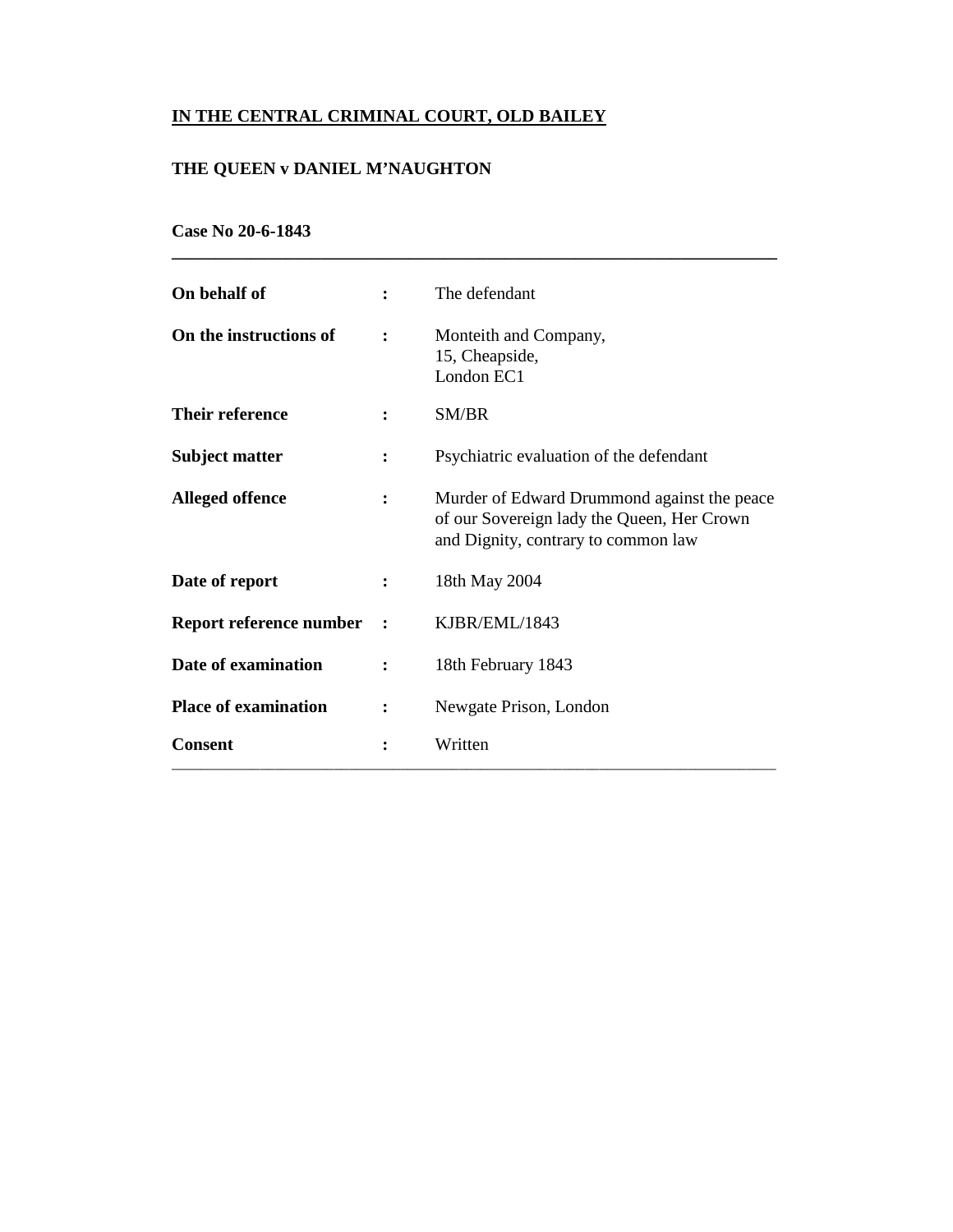**CONTENTS<sup>1</sup>**

|                   | <b>Paragraph Number Contents</b>           | Page number             |
|-------------------|--------------------------------------------|-------------------------|
| $\mathbf{1}$      | <b>THE WRITER</b>                          | 3                       |
| 5                 | <b>SUMMARY OF CASE &amp; INSTRUCTIONS</b>  | $\overline{\mathbf{3}}$ |
| 10                | <b>SUMMARY OF CONCLUSIONS</b>              | 5                       |
| 15                | <b>ISSUES TO BE ADDRESSED</b>              | 5                       |
| 17                | <b>INVESTIGATION OF THE FACTS AND</b>      |                         |
|                   | <b>ASSUMED FACTS</b>                       | 6                       |
| 25                | <b>CHRONOLOGY</b>                          | 7                       |
| 58                | <b>OPINION</b>                             | 16                      |
| <b>Appendices</b> |                                            |                         |
| 1                 | <b>QUALIFICATIONS AND EXPERIENCE</b>       | 22                      |
| $\overline{2}$    | <b>DOCUMENTS STUDIED</b>                   | 23                      |
| 3                 | <b>BRIEF CHRONOLOGY</b>                    | 24                      |
| 4                 | <b>GLOSSARY OF MEDICAL AND OTHER TERMS</b> | 25                      |
| 5                 | <b>DECLARATION</b>                         | 27                      |
| 6                 | <b>STATEMENT OF TRUTH</b>                  | 28                      |

<sup>&</sup>lt;sup>1</sup> This report is based on the model forms of expert's report prepared by the Judicial Committee of the Academy of Experts and by the Expert Witness Institute.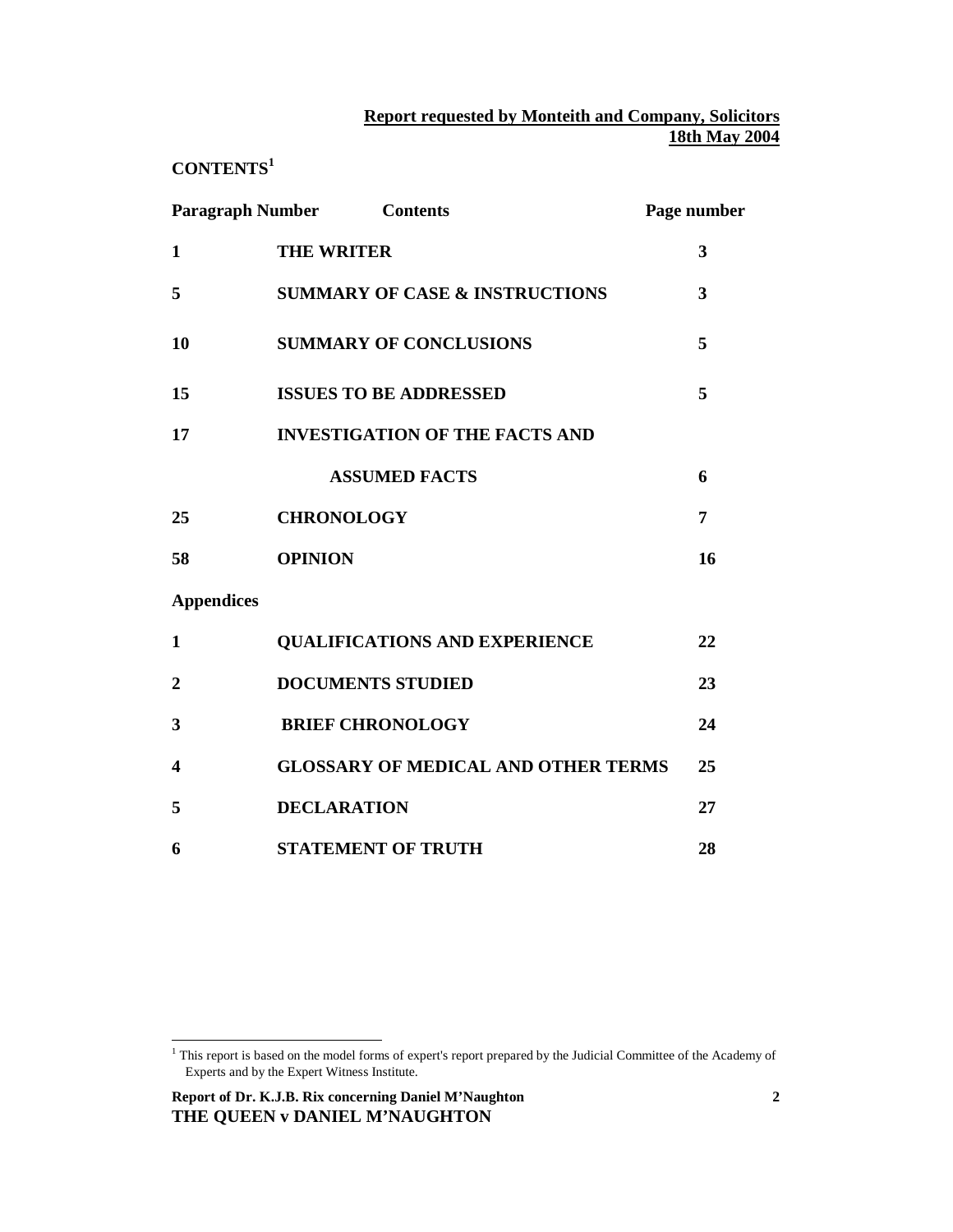#### **1. THE WRITER**

**2.** I am Keith John Barkclay Rix, a registered medical practitioner approved under section 12 of the Mental Health Act 1983 and registered with the General Medical Council as a specialist in general psychiatry and forensic psychiatry according to the provisions of Schedule 2 of the European Specialist Medical Qualifications Order 1995. Full details of my qualifications and experience entitling me to give expert opinion evidence are in **Appendix 1.** 

## **3. Conflicts of interest**

4. The defendant is not known to me professionally or personally. I do not know any of the parties involved which is not surprising as I was not born until more than a hundred years after the alleged offence. There are no conflicts of interest in respect to any of the identified parties but for the avoidance of doubt I am not a member of the Conservative Party. I have no other interest which might cause a conflict based upon the nature of the case.

### **5. SUMMARY OF THE CASE AND INSTRUCTIONS**

6. My instructing solicitors act for Daniel M'Naughton, the defendant, who was indicted that on 20th January 1843, at the parish of St. Martin's in the Fields,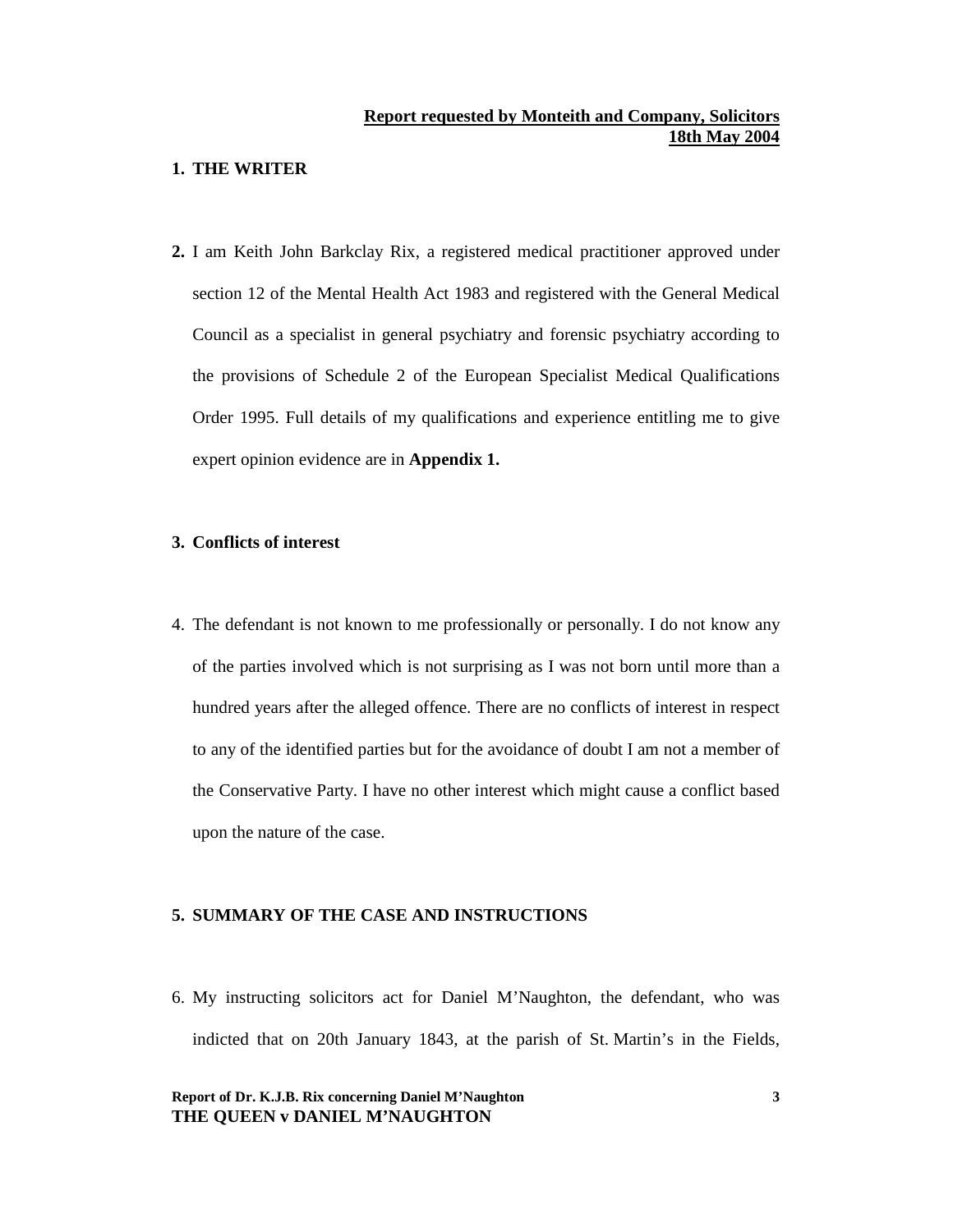Middlesex, he murdered Mr. Edward Drummond, the private secretary of Sir Robert Peel, the Prime Minister. Mr. Drummond was on terms of intimacy and friendship with the Prime Minister and occupied apartments in the official residence of the Prime Minister. He was in the constant habit of passing from those rooms to the Prime Minister's private residence in Whitehall Gardens. There is evidence that the defendant had been seen loitering about these spots for many days and watching the persons who went in and out of the public offices and the houses in Whitehall Gardens.

- 7. On Friday 20th January 1843 Mr. Drummond left his apartments in Downing Street and went to the Treasury and thence to the Admiralty, from there he visited his bank in Charing Cross and on his return, near the 'Salopian' coffee house, it is alleged that the defendant came behind him and discharged a pistol almost close to him. After discharging it, he drew another from his breast, presented it to Mr. Drummond and was in the act of firing it when a policeman restrained him. Although Mr. Drummond managed to walk back to his bank, he died from his injuries on 25th January 1843.
- 8. It is further the case for the Crown that from the facts of the case, from the threats used by the defendant before he committed his crime, and his declaration afterwards, that it was not the life of Mr. Drummond that he sought. It was the life of Sir Robert Peel that he desired to take, and it was his life that he believed he was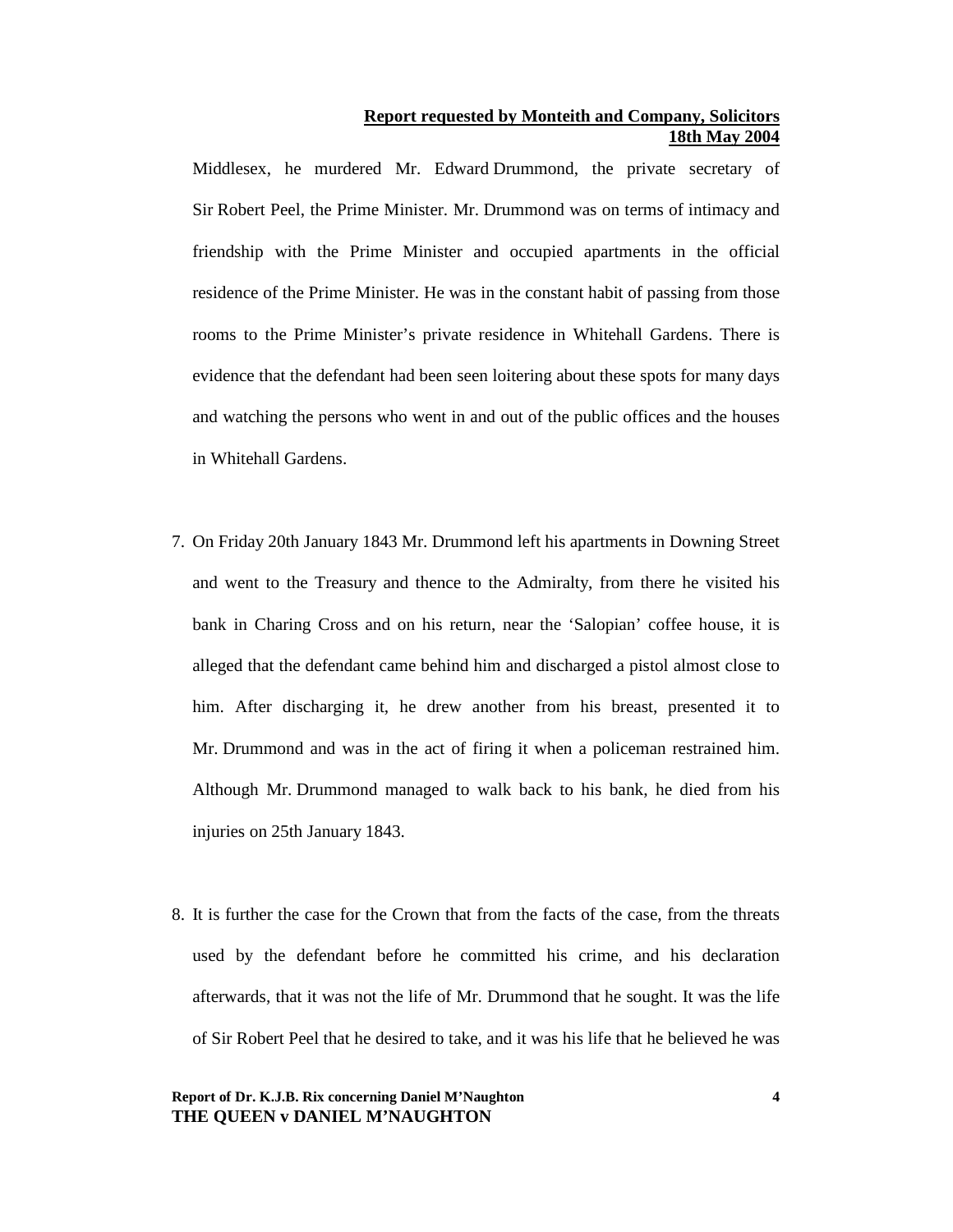destroying when he discharged the fatal pistol against the person of Mr. Drummond.

9. I have included a brief chronology as **Appendix 3**.

# **10.SUMMARY OF CONCLUSIONS**

11.In my opinion the defendant is suffering from schizophrenia or a related illness.

12.The defendant does not have a defence of insanity.

13.There is a medical basis for a defence of 'diminished responsibility'.

14.I conclude that on balance the defendant is not feigning mental illness.

## **15.ISSUES TO BE ADDRESSED**

16.I have been asked: (a) whether or not the defendant was insane according to the M'Naughton Rules; (b) whether or not the defendant has a defence of 'diminished responsibility'; and (c) whether or not the defendant could have been feigning his delusions.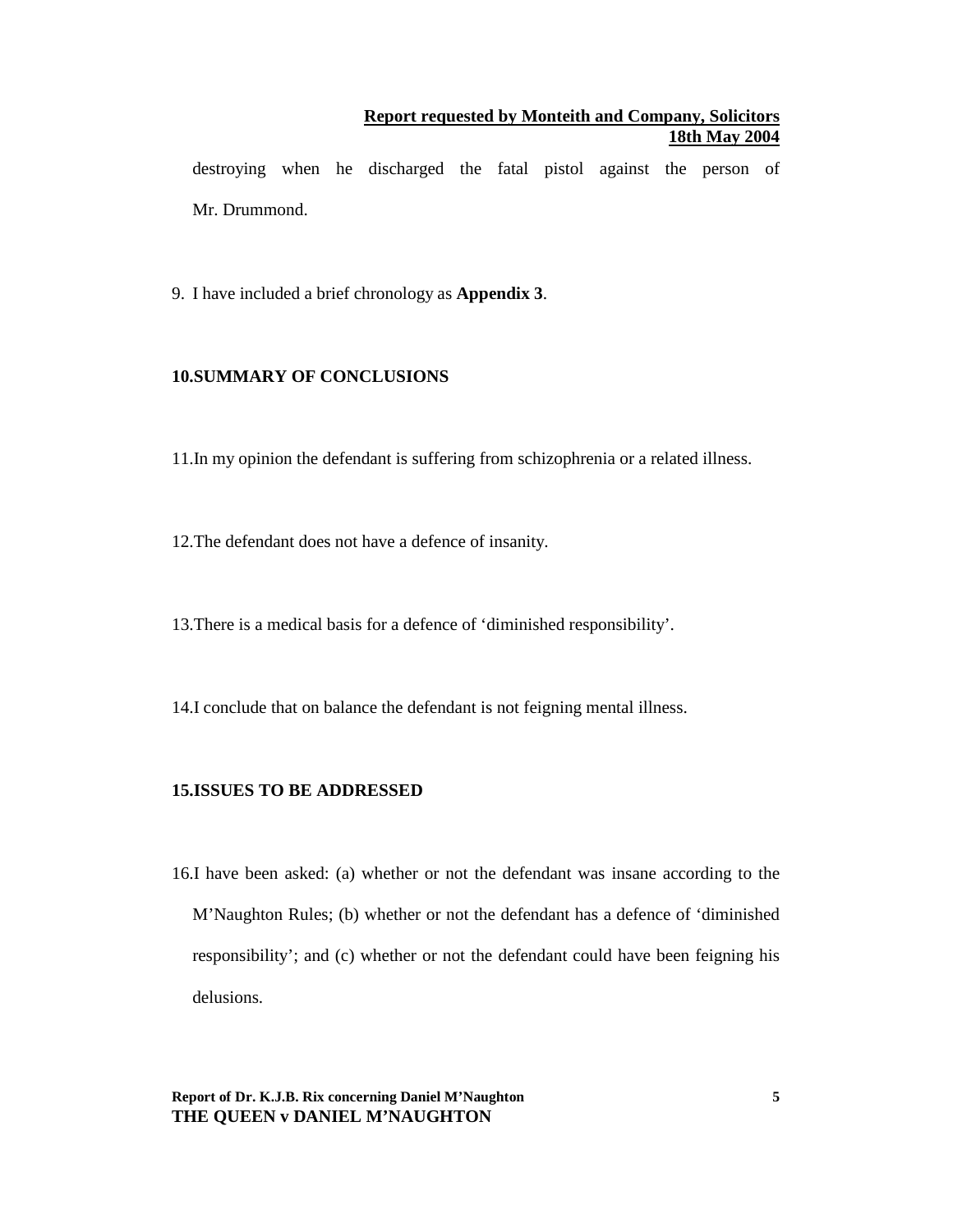# **17.INVESTIGATION OF FACTS AND ASSUMED FACTS<sup>1</sup>**

### **18.Basis of report**

19.I have not personally interviewed and examined the defendant but this would have been difficult as the alleged offence occurred 170 years ago. This report is based entirely on the documents provided.

### **20.Documents**

 $\overline{a}$ 

21.The documents made available or obtained are listed in **Appendix 2**.

### **22.The parties involved**

| Edward Drummond -   |            | the deceased, private secretary to Sir Robert Peel |
|---------------------|------------|----------------------------------------------------|
| Daniel M'Naughton - |            | the defendant                                      |
| Sir Robert Peel     | $\sim 100$ | the Prime Minister                                 |

<sup>&</sup>lt;sup>1</sup> It is possible that some of the facts and assumed facts in this report are not true but this may be for the Court to decide. I have ended this report with the same declaration of truth as a witness statement made according to the provisions of the Criminal Justice Act 1967, the Magistrates' Courts Act 1980 and the Magistrates' Courts Rules 1981. Insofar as I have stated that the contents of this report are true, this must be taken to mean that it is true that the facts and assumed facts are as stated and not that each and every fact or assumed fact is in itself true.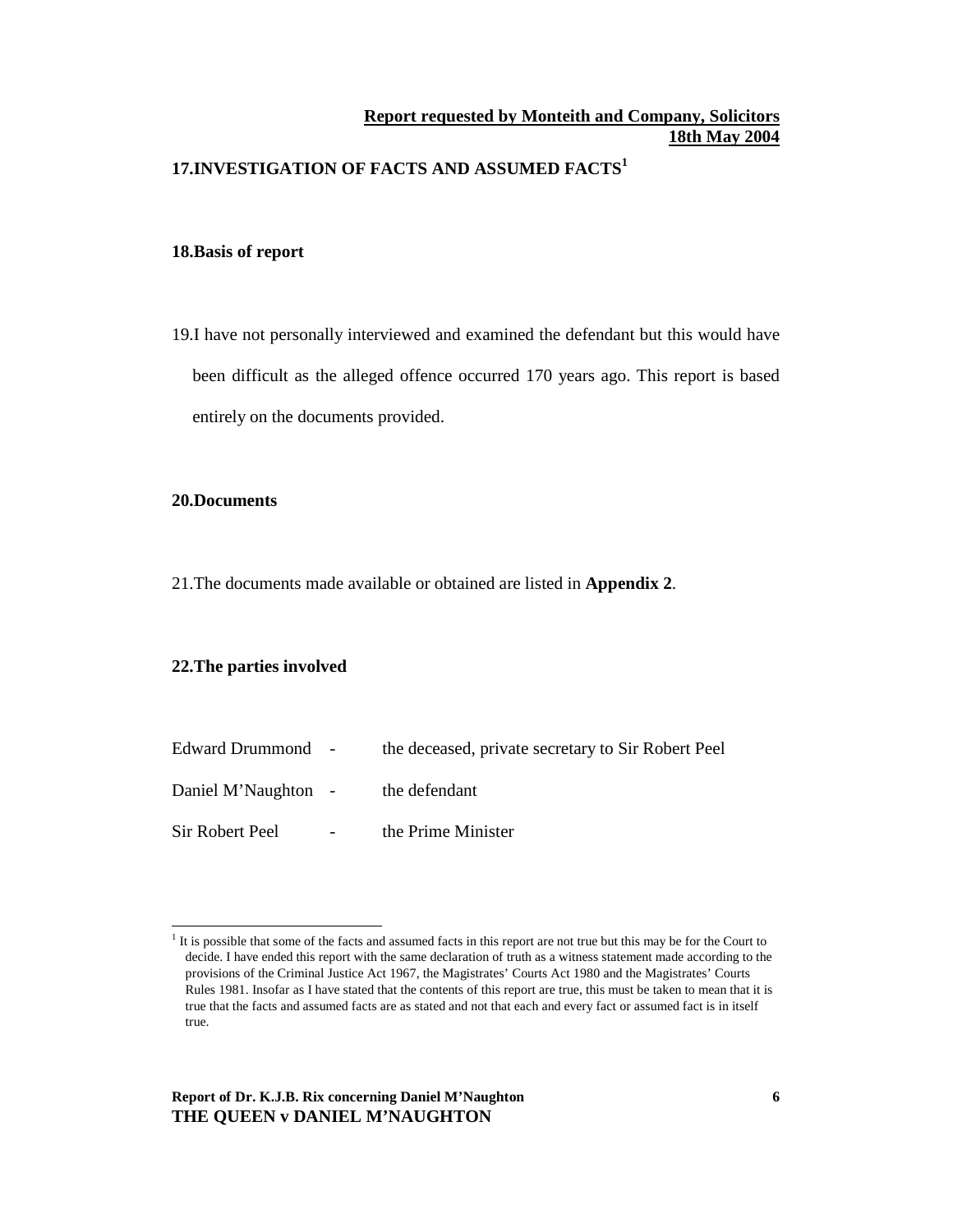#### **23.Medical terms and explanations**

24.I have indicated any medical or related terms in **bold type**. I have defined these terms and included them in a glossary in **Appendix 4**.

## **25.CHONOLOGY**

#### **26.Background history as given by the defendant**

- 27.The defendant was born in Glasgow in 1813. His father was a wood turner. The defendant was his apprentice for four and a half years, living in his father's house at this time, and then he worked for him as a journeyman for three years but living away from home in lodgings at this time.
- 28.Then the defendant set up business on his own in 1835 as he was dissatisfied that his father would not let him have a share in his business. This was because his father wanted to provide for the defendant's younger siblings.
- 29.By the time he left the business in 1840 the defendant had saved a considerable amount of money. It had been a prosperous and thriving business. In July 1842 he responded to an advertisement in a London newspaper, *The Spectator*. It was for a partnership "in a very genteel business in London" and with a view to succeeding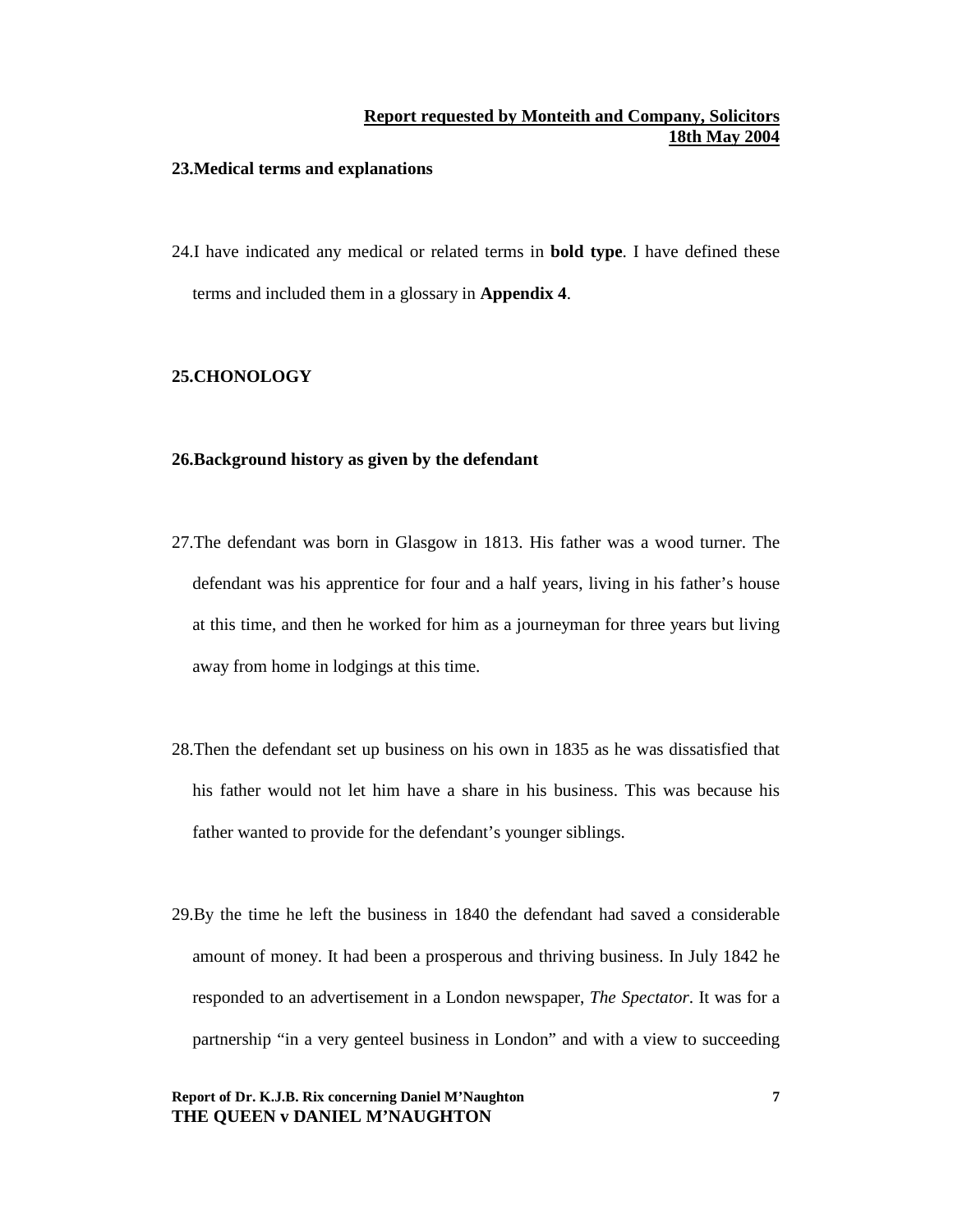to the whole business. Any gentleman having  $\pounds1,000$  was invited to apply. The defendant did not have the exact amount of money specified but wrote in response to say that he had been engaged in business on his own account for a few years, was under 30 years of age and was very active and of sober habits.

- 30.The defendant had first come to London in July 1841 and stayed in lodgings with a Mrs. Dutton. Before doing so he opened a deposit account with the Bank of Scotland and then shifted it to the London Joint Stock Bank.
- 31.In his spare time in Glasgow the defendant attended lectures on natural philosophy<sup>1</sup> at the Glasgow Mechanics' Institution. He took an active part in various alterations which were made to the rules of the Institution and also in the arrangement of the rooms and conveniences of the building. He was in the habit of getting books from the library; he was known to all the persons who frequented that institution and he attended lectures on anatomy, including attending the dissecting room every day.
- 32.At the time of the alleged offence the defendant was lodging at 7 Poplar Row, Newington, with Mrs. Dutton again. He had returned to London again in July 1842.

 $\overline{a}$ 

<sup>&</sup>lt;sup>1</sup> In Scotland physics is still known as natural philosophy.

**Report of Dr. K.J.B. Rix concerning Daniel M'Naughton THE QUEEN v DANIEL M'NAUGHTON**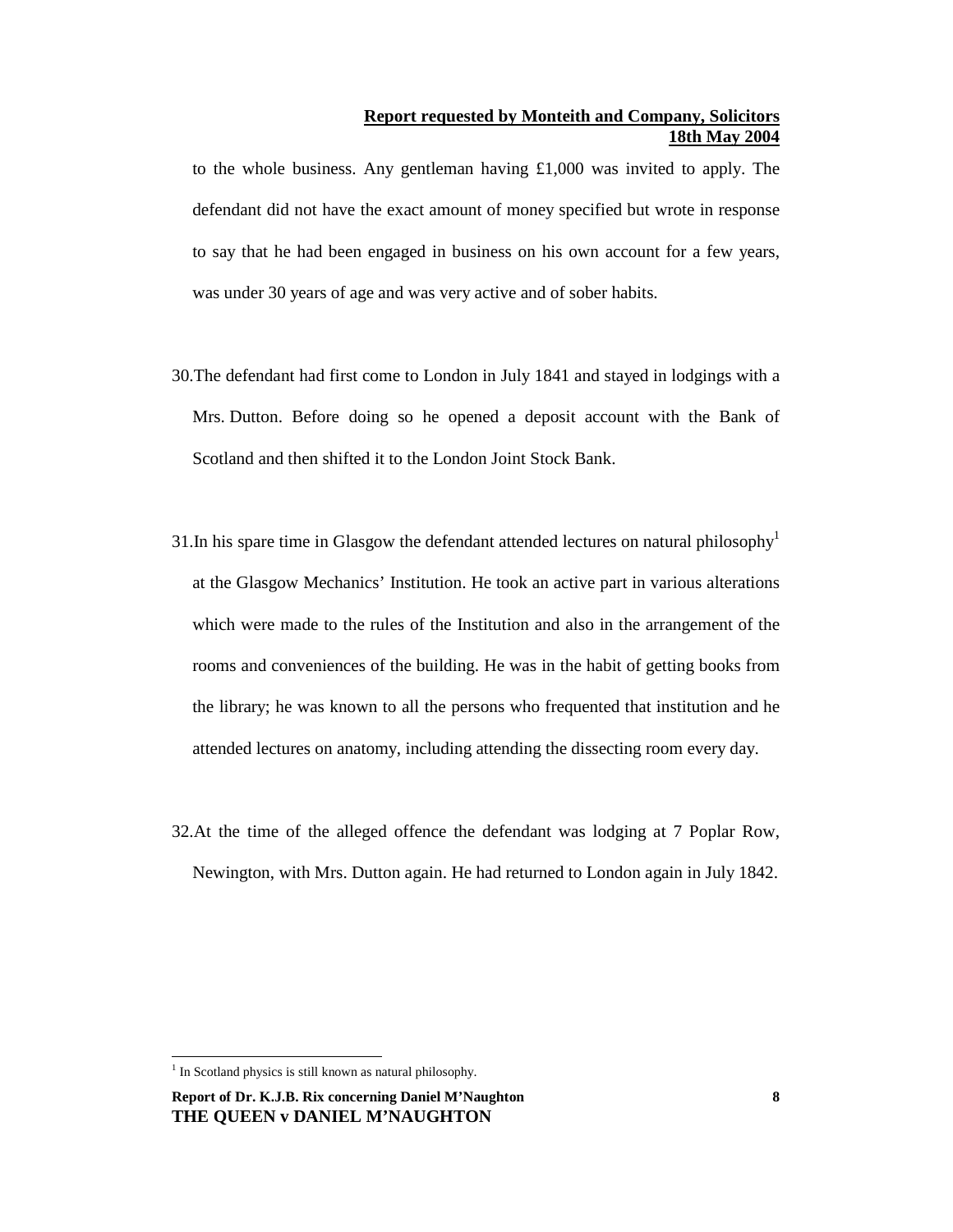#### 33.**Personality**

34.The defendant has been described by a number of the witnesses in such terms as sullen, gloomy, reserved and unsocial and MRS. DUTTON, with whom he lodged in London, said that he was not in the habit of looking people in the face. However, it is not clear if these were his characteristics before he became ill (i.e. his premorbid personality) or the early signs of the illness.

### 35.**Medical history as given by the defendant**

36.The defendant referred to the persecution and referred to "grinding of the mind". He was asked if he had availed himself of medical advice and said that physicians could be of no service to him. He said that if he took a ton of drugs it would be of no service to him. The defendant had spoken of people watching him in Glasgow, pointing to him and speaking of him, saying that he was a murderer and the worst of characters. In Edinburgh he had seen a man on horseback watching him and another had nodded to him and said: "That's he." He was critical of Sheriff Bell for not having put an end to the persecution and said that if he had had a pistol in his possession he would have shot him dead. He said that Sheriff Bell, Sheriff Alison and Sir Robert Peel could have put a stop to the system of persecution if they had wanted to do so. He referred to seeing a man with a bundle of straw under his arm and he knew well enough what that meant as everything was done by signs: the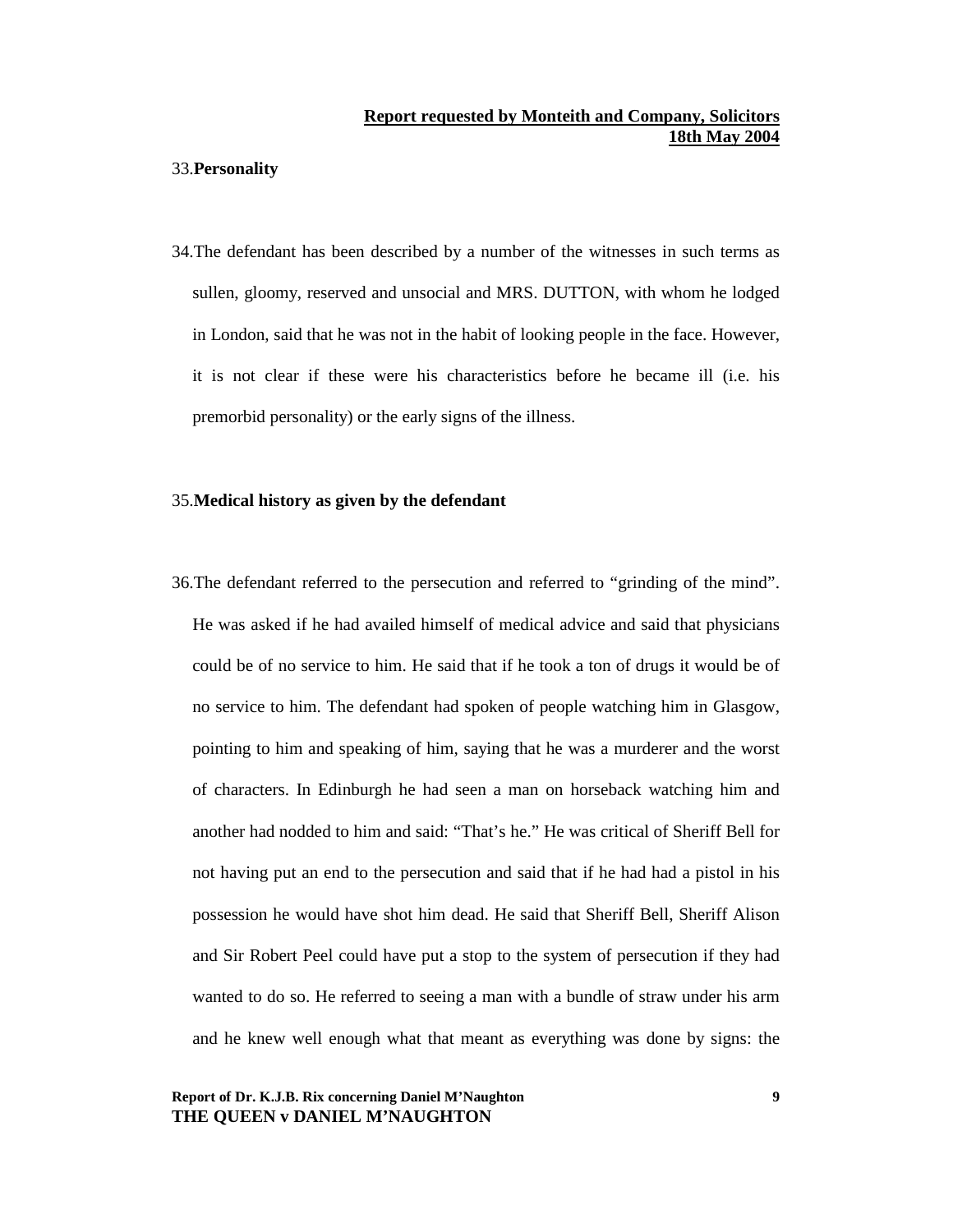straw denoted that he should lie upon straw in an asylum. He had seen paragraphs in *The Times* newspaper containing allusions directed at him and he complained that there had been articles in the *Glasgow Herald* which were beastly and atrocious and insinuated things which were untrue and insufferable of him. On one or two occasions pernicious things had been put in his food.

#### **37.Previous convictions**

38.I understand that the defendant has no previous convictions.

#### **39.Defendant's account of the alleged offence**

40.The defendant was asked more than once if he knew it was Sir Robert Peel he shot at. The defendant hesitated and paused and at length said that he was not sure whether it was Sir Robert Peel or not. The defendant said that the person at whom he fired had given him a scowling look as he passed. At that moment all the feelings of the months and years rushed into his mind and he thought that he could only obtain peace by shooting him. He went on to say that he imagined that the person at whom he fired at Charing Cross was "one of the crew - a part of the system that was destroying his health" and "every feeling of suffering which he had endured for months and years rose up at once on his mind, and that he conceived that he should gain peace by killing him."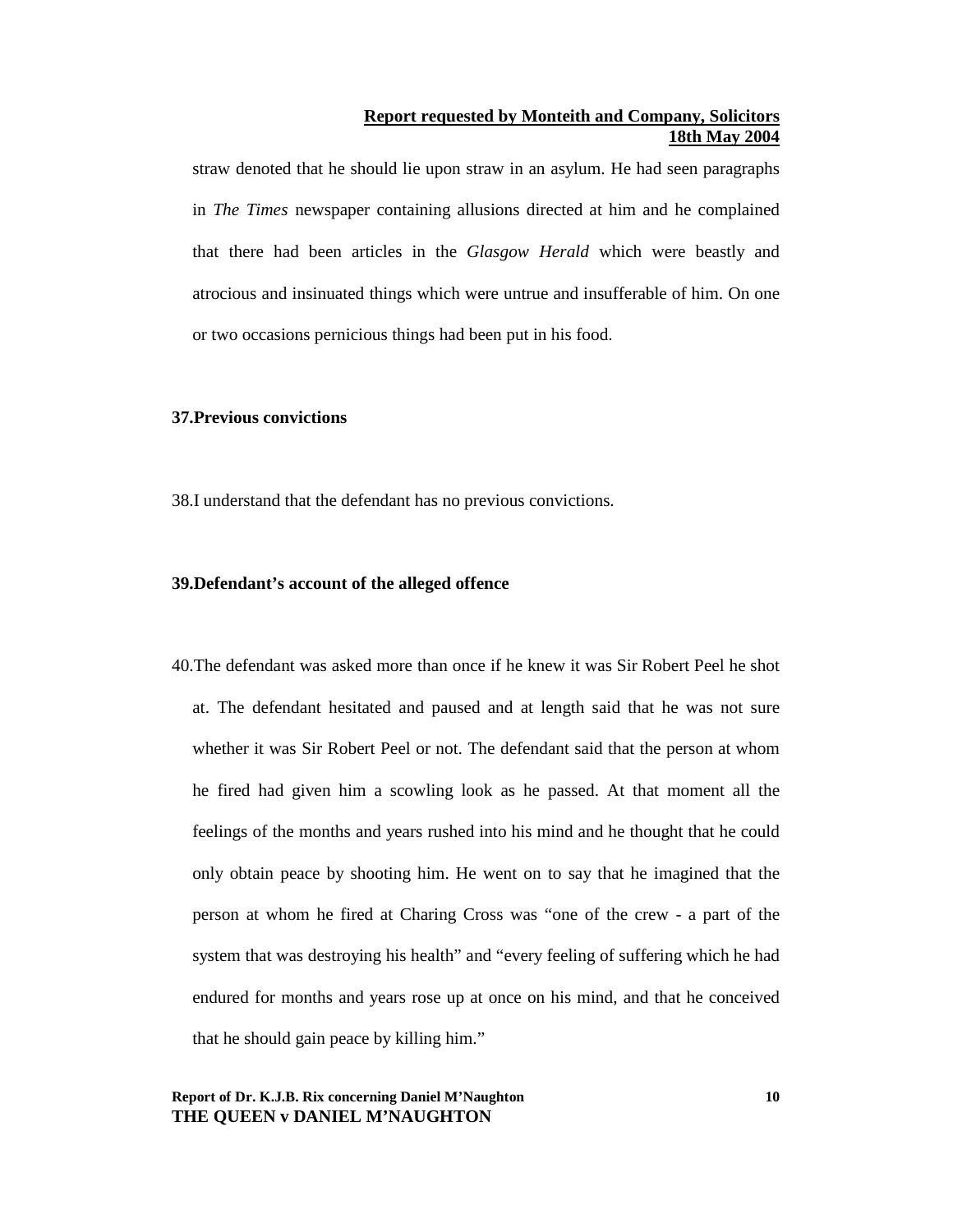### **41.Evidence of witnesses concerning the alleged offence and its background**

- 42.DANIEL M'NAUGHTON, the defendant's father, a turner residing in Glasgow, says that about two years previously the defendant had called at his house and begged him to speak to the authorities in town to have a stop put on them. He wanted his father to speak to Mr. Sheriff Alison. He said that he was being persecuted and followed day and night by spies. Although they never spoke to him they laughed at him and shook their fists in his face and those who had sticks shook them at him. He said that one of them threw straws in his face. This he thought meant that he was to be reduced to a state of beggary. Later he wanted his father to make representations to Mr. Sheriff Bell. His father never saw any of the civil authorities because he realised that he was "labouring under some extraordinary **delusion**, and therefore considered it quite unnecessary." He said that he did not consult any medical gentleman because he thought that the delusions would eventually pass away.
- 43.A Glasgow printer, WILLIAM GILCHRIST, with whom the defendant lodged in the Gorbals, sleeping in the same bed, said that the defendant frequently used to get up in the night and walk about the room uttering incoherent sentences and making use of ejaculations such as "By Jove" and "My God." He knew him on occasions to burst out into immoderate fits of laughter without any cause whatsoever. At other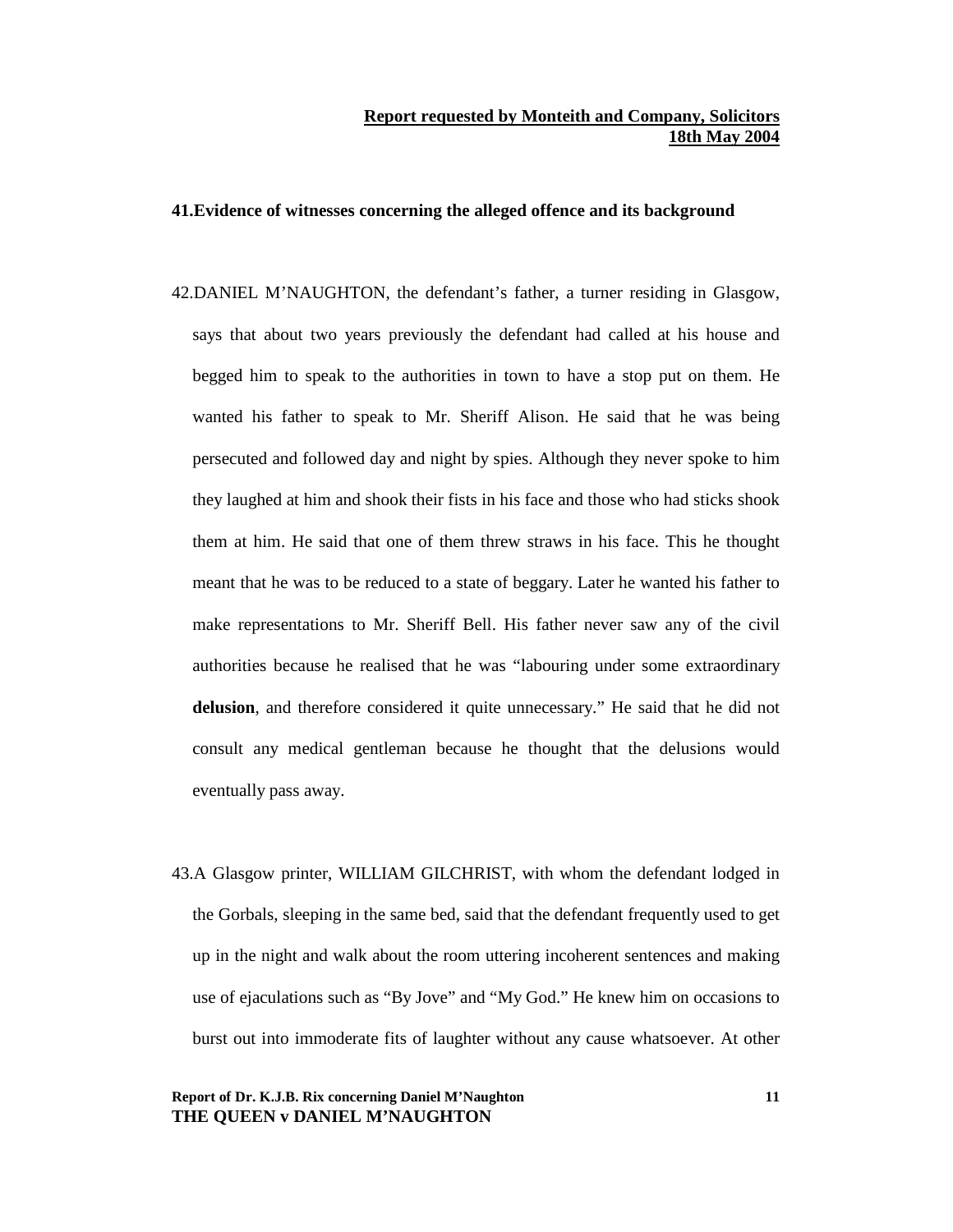times he would moan. He said that the defendant had told him about a visit to the House of Commons and the defendant's statement that he was highly delighted at having heard Sir Robert Peel. He was asked if he had heard the defendant speak disrespectfully of Sir Robert Peel and he said that he had not. He said that he had never heard the defendant speak of Sir Robert Peel's political character nor heard him make use of any threat towards him. The last time he saw him was in July 1842. His conversation was not so connected as formerly.

- 44.JOHN HUGHES is a tailor and it was in his house that the defendant and William Gilchrist had lodged. He confirmed the evidence of William Gilchrist and said that in consequence of the defendant's strange manner he asked him to leave.
- 45.HENRY C. BELL, one of the sheriffs depute of the county of Lanark, said that the defendant had been to see him and complained about being harassed to death by a system of persecution. He said that the defendant gave a long, rambling, unintelligible statement from which it appeared that he believed that he was constantly beset by spies and considered that his life and property were in danger. It was the sheriff's conclusion that he was labouring under some extraordinary delusion.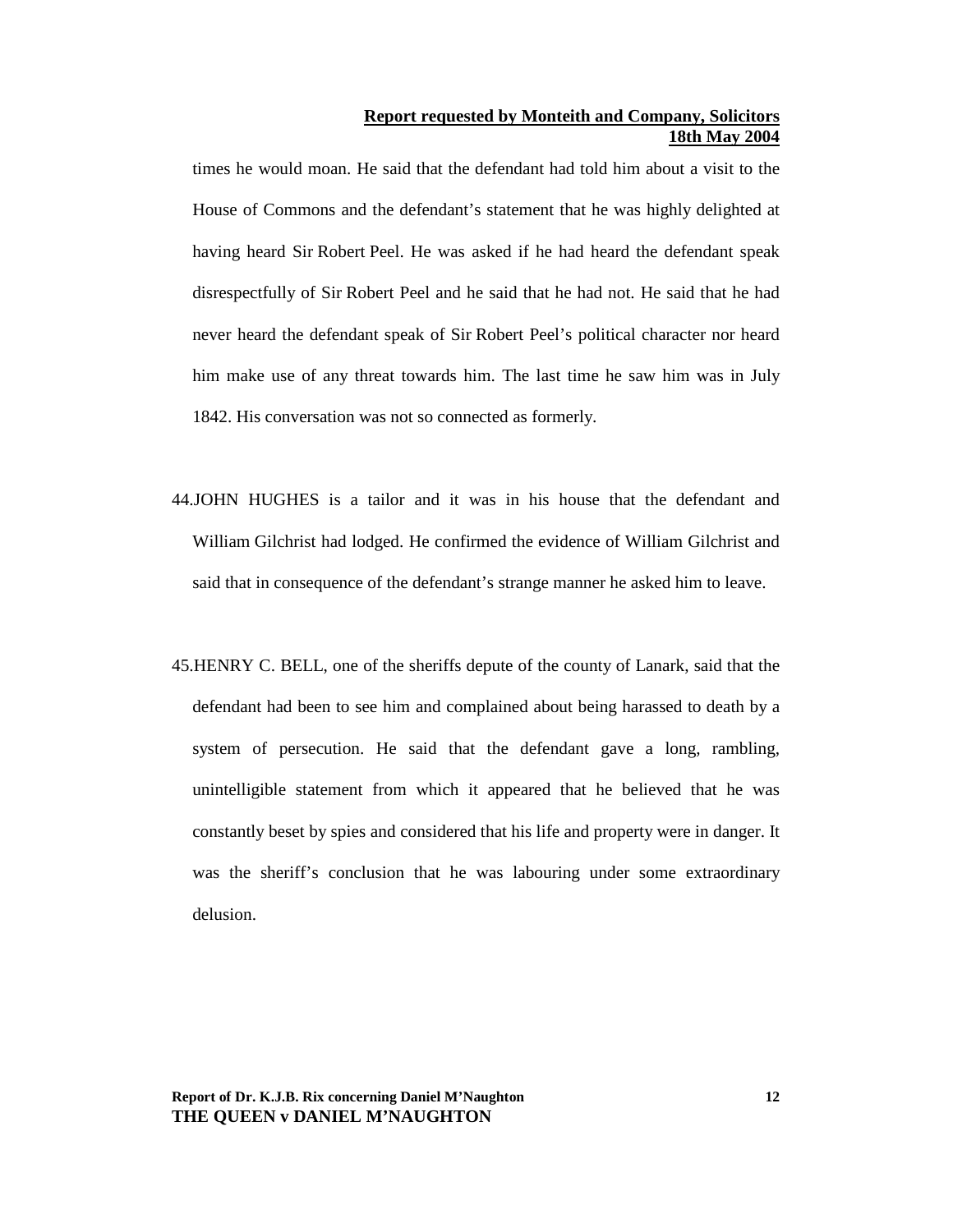- 46.Similar evidence has been given by ALEXANDER JOHNSTON, M.P., whom the defendant had consulted. The defendant had told him that he was also being attacked through the newspapers.
- 47.SIR JAMES CAMPBELL, the Lord Provost of Glasgow, says that the defendant had been to complain to him as well. He told him that he was compelled to sleep in the fields in the suburbs of the town to evade his persecutors.
- 48.HUGH WILSON, the Commissioner of Police for Glasgow, says that the defendant had told him that he thought that the persecution proceeded from the priests at the Catholic chapel in Clyde Street, who were assisted by a parcel of Jesuits. Two or three days later he returned and said that the Tories had joined the Catholics. He mentioned how when he had fled to France, as soon as he landed at Boulogne, he had seen one of the spies peep from behind the watch-box on the Custom House Quay.
- 49.There is evidence from ALEXANDER MARTIN, a gunmaker of Paisley, which indicates that in July 1842 the defendant went to the shop of a gunsmith in the neighbourhood of Glasgow where he bought the pistols used in the alleged offence along with a flask, powder and balls. The same month he travelled to London.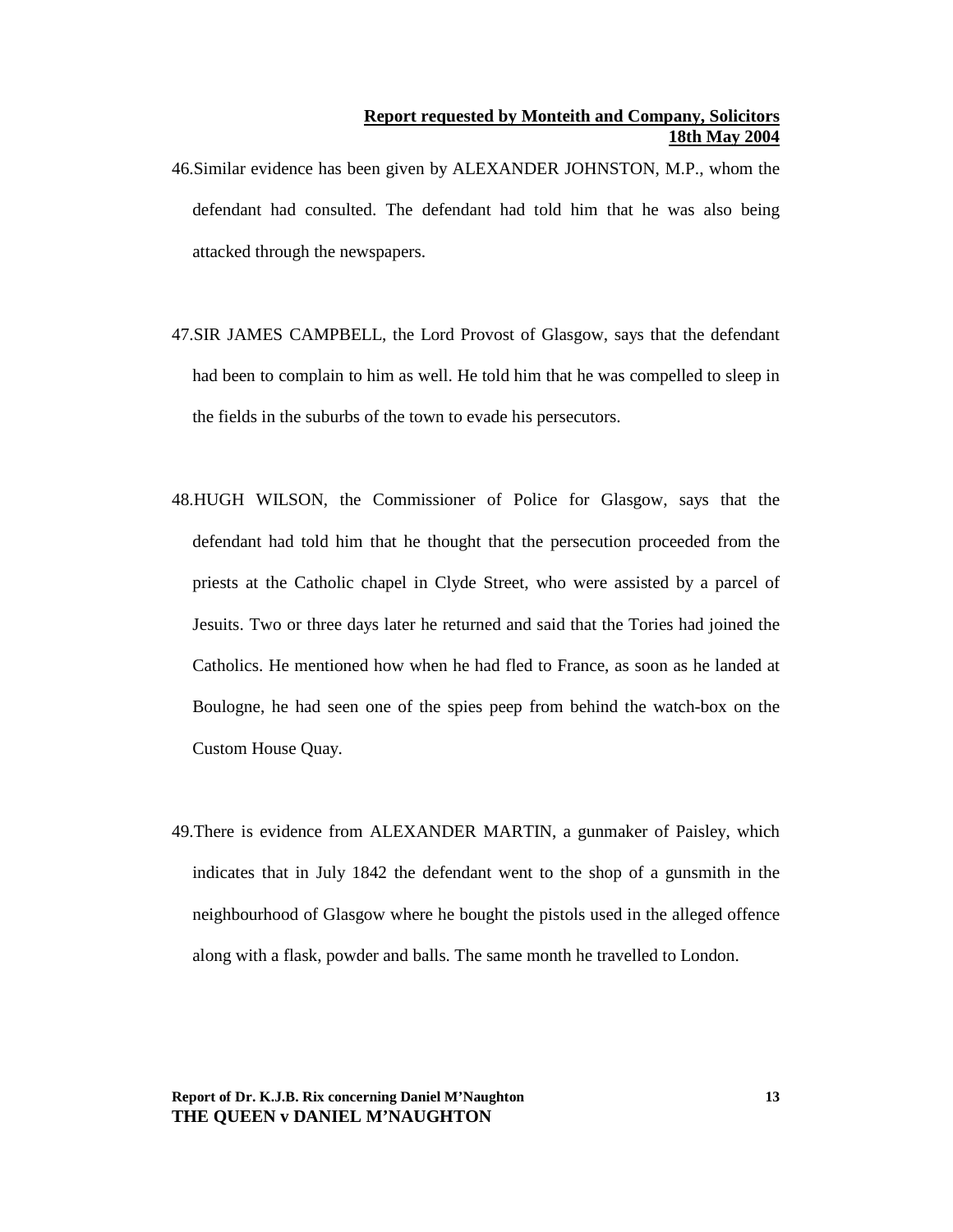- 50.JOHN GORDON said that he had known the defendant for six years. He had never seen anything particular about his conduct. When he met the defendant in London in November 1842 the defendant told him that he was in search of employment. When they walked past Sir Robert Peel's house the defendant said: "Damn him, sink him". When they passed the Treasury he said: "Look across the street, there is where all the treasure and worth of the world is".
- 51.BENJAMIN WESTON, an office porter, witnessed the shooting and said that the defendant had drawn his pistol "very deliberately, but at the same time very quickly .... a very cool, deliberate act".
- 52.There is evidence from JAMES SILVER, a police constable, who also witnessed the shooting and restrained the defendant. His evidence is that on the way to the police station "he either said 'he' or 'she' (he could not recollect) shall not break my peace of mind any longer."
- 53.There is also evidence from a police inspector, JOHN TIERNEY, who had custody of the defendant after his arrest. The defendant spoke about being the object of persecution by the Tories and Inspector Tierney said to him: "I suppose you are aware who the gentleman is you shot at?" The defendant replied: "It is Sir Robert Peel, is it not?" There is no evidence that he intended to shoot Sir Robert Peel save that of this police inspector.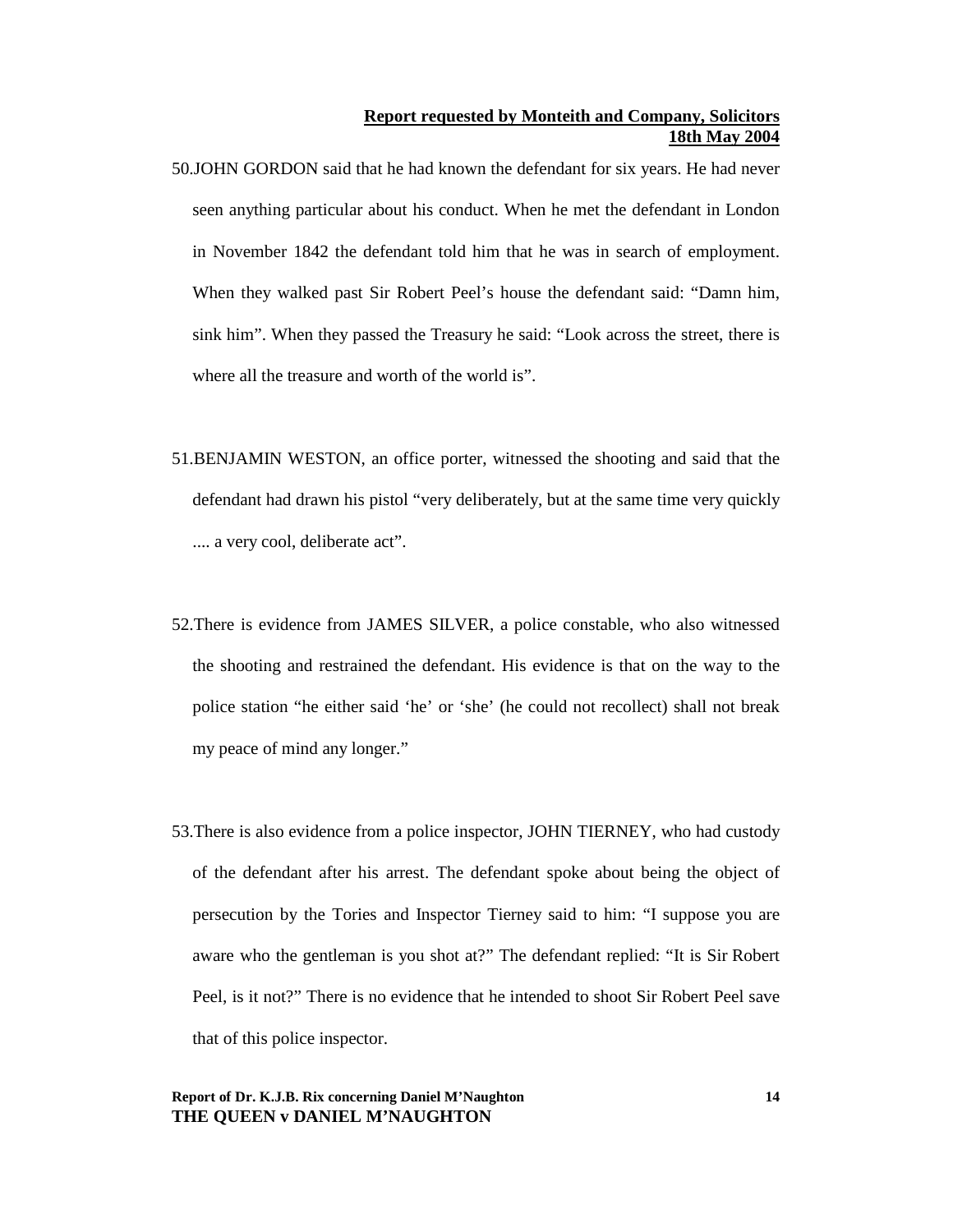- 54.When the defendant appeared before Bow Street Police Court he made the following statement to the magistrate:
- 55."The Tories in my native city have compelled me to do this. They follow and persecute me wherever I go, and have entirely destroyed my peace of mind. They followed me to France, into Scotland, and all over England; in fact; they follow me wherever I go. I can get no rest for them night or day. I cannot sleep at night in consequence of the course they pursue towards me. I believe they have driven me into a consumption. I am sure I shall never be the man I formerly was. I used to have good health and strength, but I have not now. They have accused me of crimes of which I am not guilty; they do everything in their power to harass and persecute me; in fact, they wish to murder me. It can be proved by evidence; that's all I have to say."

#### **56.Psychiatric examination**

 $\overline{a}$ 

57. No record of the examination of the defendant exists<sup>1</sup>.

<sup>1.</sup> Dr. E.T. Monro was requested by friends of the defendant to visit him in Newgate and did so on 18th February 1843. He was accompanied by Sir Alexander Morison, Mr. McClure and other professional gentlemen. They met Dr. Sutherland, Jnr., and Dr. Bright who had been instructed by the Crown. They all asked questions in turn but no note of the examination was made. Dr. Monro saw the defendant again in the company of Dr. Hutcheson and Dr. Crawford.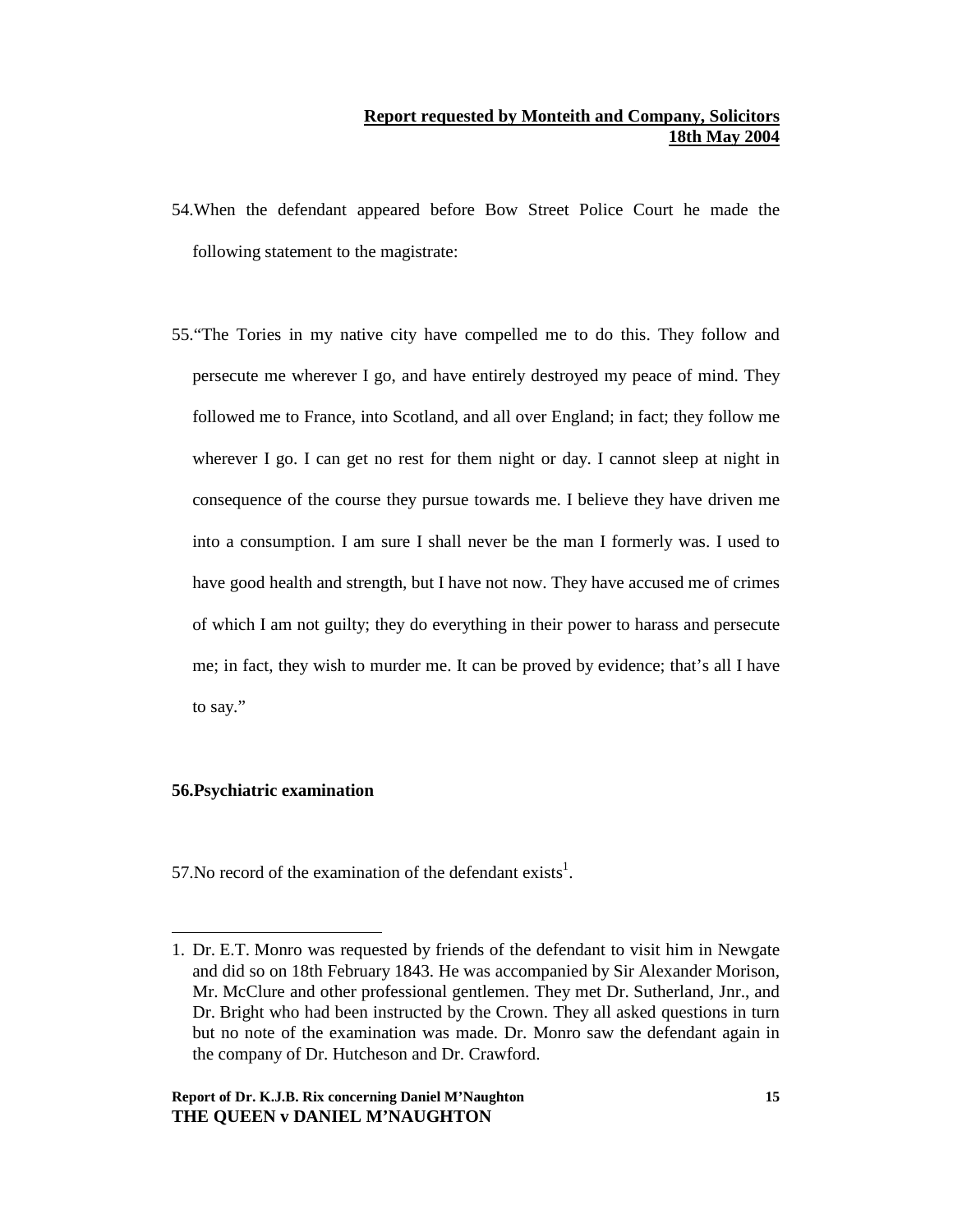#### **58.OPINION**

#### **59.Diagnosis**

- 60.In my opinion the defendant is suffering from a mental illness within the meaning of the Mental Health Act 1983. It is probable that the mental illness is **schizophrenia** or an illness so like schizophrenia that it makes no difference exactly what it is called. I make this diagnosis because the defendant has a history of the following: (a) persecutory delusions, (b) **delusions of reference**, (c) what were probably auditory **hallucinations** in that he heard people referring to him in the third person, (d) what were probably gustatory hallucinations insofar as he thought that something had been put in his food, (e) inappropriate **affect** and what is probably schizophrenic **thought disorder** (as evidenced by his disconnected and incoherent speech). There seems to have been a history of personality change, in particular a tendency to social withdrawal, which is consistent with this diagnosis and it is also relevant that his illness has begun in relative youth which is when schizophrenia usually has its onset.
- 61.Although delusions can occur in severe depressive illness there is little or nothing to suggest this diagnosis. I cannot rule out a physical cause for his mental illness on the information available but if there is such a cause it must be an obscure one in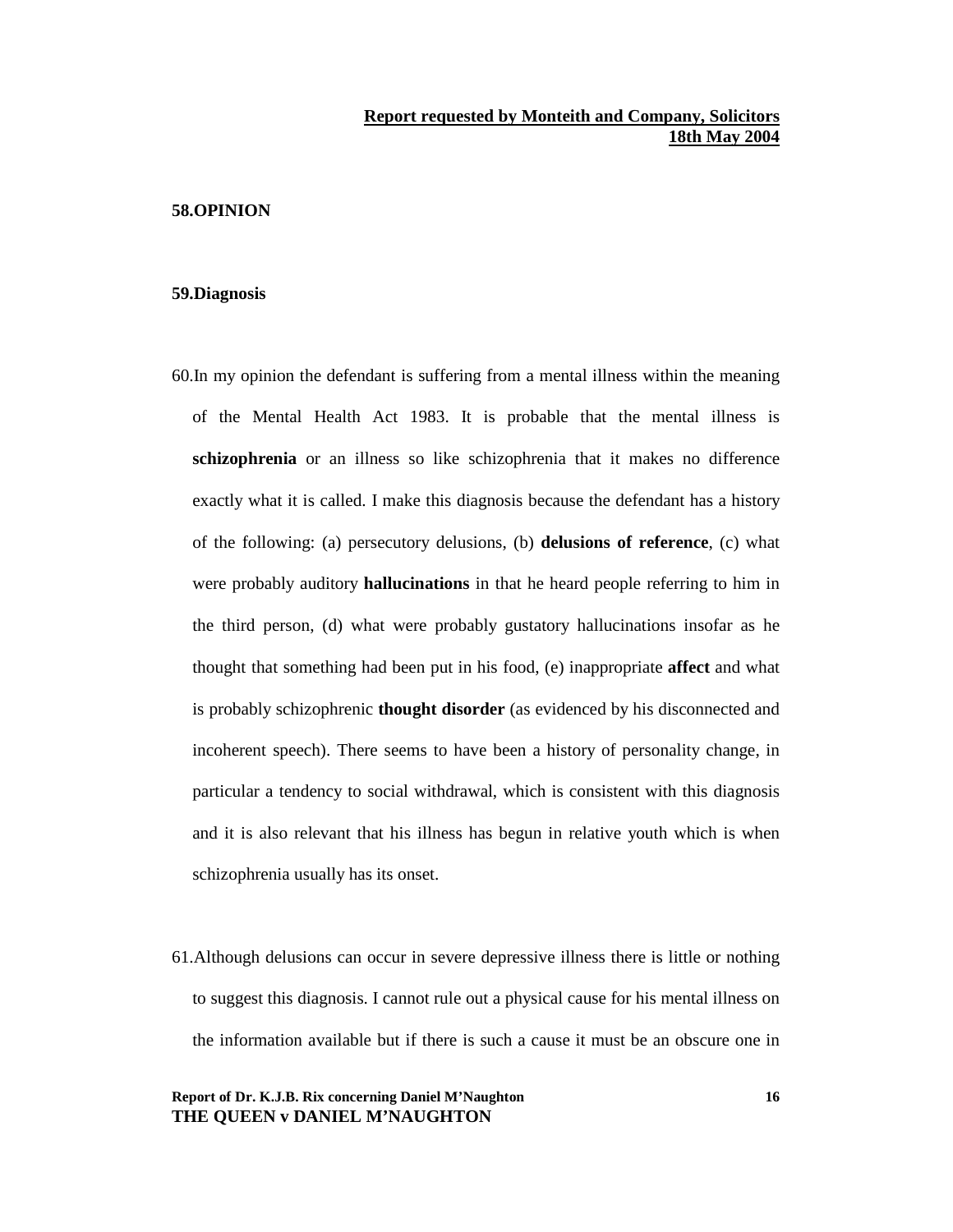view of the fact that it has not been detected by any of the distinguished medical and surgical gentlemen who have examined the defendant.

#### 62.**Insanity**

- 63.According to the M'Naughton Rules "to establish a defence on the ground of insanity, it must be clearly proved, that at the time of the committing of the act, the party accused was labouring under such a defect of reason, from disease of the mind, as not to know the nature and quality of the act he was doing; or, if he did know it, that he did not know he was doing what was wrong."
- 64.It is more probable than not that the defendant was suffering from a disease of the mind at the material time. There is a clear history of delusions prior to the alleged offence, there has been evidence of delusions when he has been medically examined since the alleged offence and his account of the alleged offence suggests that he was deluded at the time.
- 65.Insofar as the defendant came to believe that the only way that he could obtain peace from all of the suffering of the previous months and years was to shoot Mr. Drummond makes it more probable than not that the defect of reasoning, due to his schizophrenia, which led him to believe falsely that he was subject to persecution by the Tories and the Jesuits, also led him to the false belief that he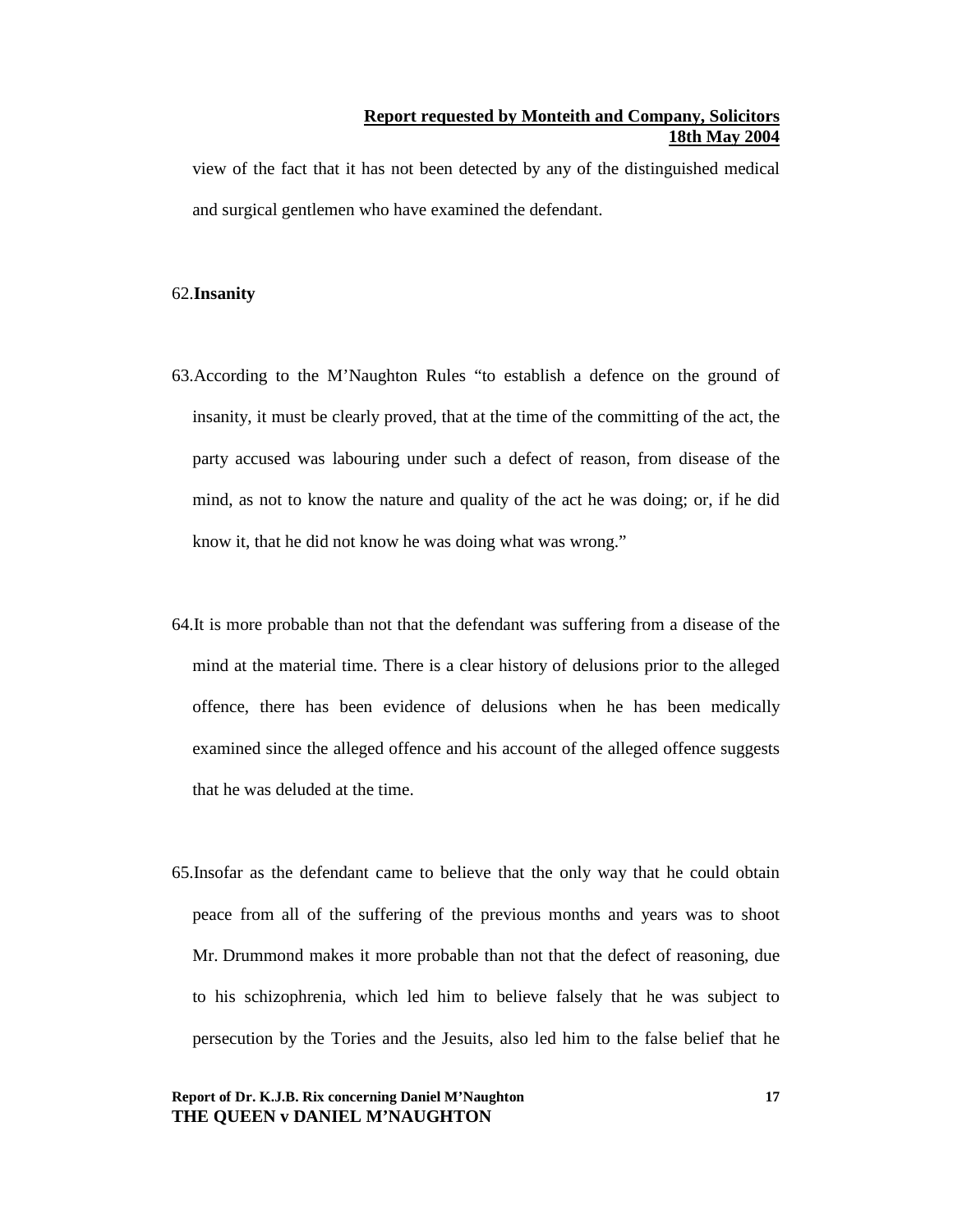would obtain peace from the persecution by shooting Mr. Drummond. In relation to this point it does not matter whether he thought that it was Sir Robert Peel or not.

- 66.Although it does not appear that the defendant was questioned in depth about what he believed that he was doing, it does not appear that there is evidence which would convince a jury, on balance of probability, that he was unaware of the nature and quality of his action and what evidence there is suggests that he was aware of what he was doing when he shot Mr. Drummond and this is also true if it is the case that he thought that he was shooting Sir Robert Peel.
- 67.Likewise there is nothing to indicate that the defendant did not know that what he was doing was wrong.
- 68.I therefore conclude that the defendant does not have a defence of insanity.

#### 69.**Diminished responsibility**

70.In order to establish a defence of 'diminished responsibility' the defendant has to satisfy the court that he was suffering from an abnormality of mind such that his mental responsibility for his acts or omissions was substantially impaired. These are matters for the jury to decide although they may take into account medical evidence. Further, if the jury finds that the defendant was suffering from an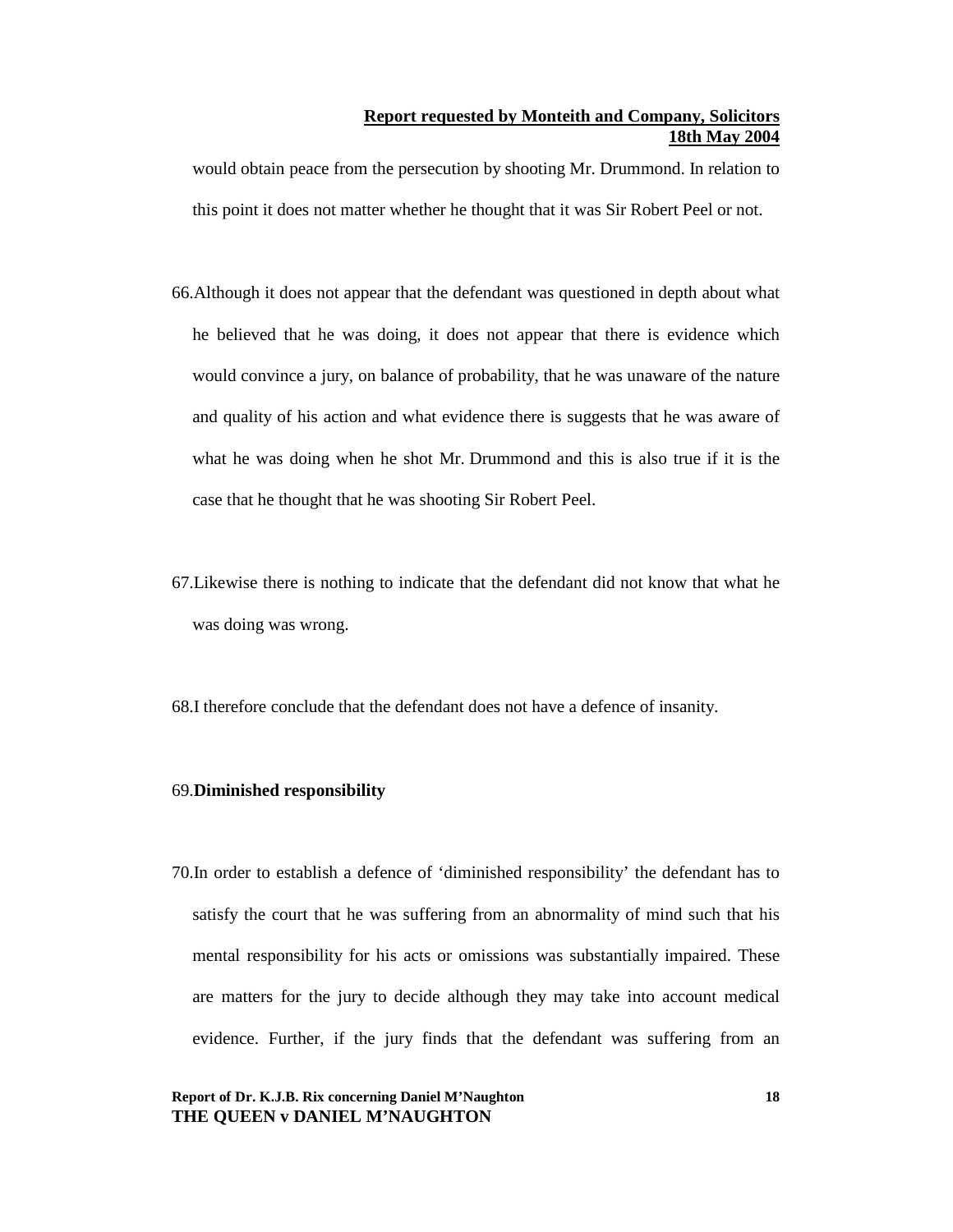abnormality of mind they have to be satisfied that it was due to disease, injury, inherent causes or arrested or retarded development of mind. These are matters about which medical evidence is admissible.

- 71.I am aware of the legal definition of 'abnormality of mind' and having regard to the clear evidence of serious mental illness in this case I am of the opinion that the defendant has a basis for this defence insofar as he had, at the material time, an abnormality of mind. Schizophrenia, and its related disorders, are widely accepted as mental diseases and in this case I would expect that medical evidence would be unanimous to the effect that the defendant's abnormality of mind was a manifestation of his mental disease.
- 72.The matter of his responsibility for his actions is more difficult. It is my understanding of the law that this is a matter for the jury to decide and as a psychiatrist I profess no expertise in philosophy which, it seems to me, is one of the disciplines relevant to the understanding of 'responsibility'. However, I am mindful of the usual practice of the courts in admitting medical evidence on this issue, albeit that ultimately it is for the jury to decide the issue. Even if I express no opinion in this report I know that I will be asked my opinion in court and then asked my reasons for it.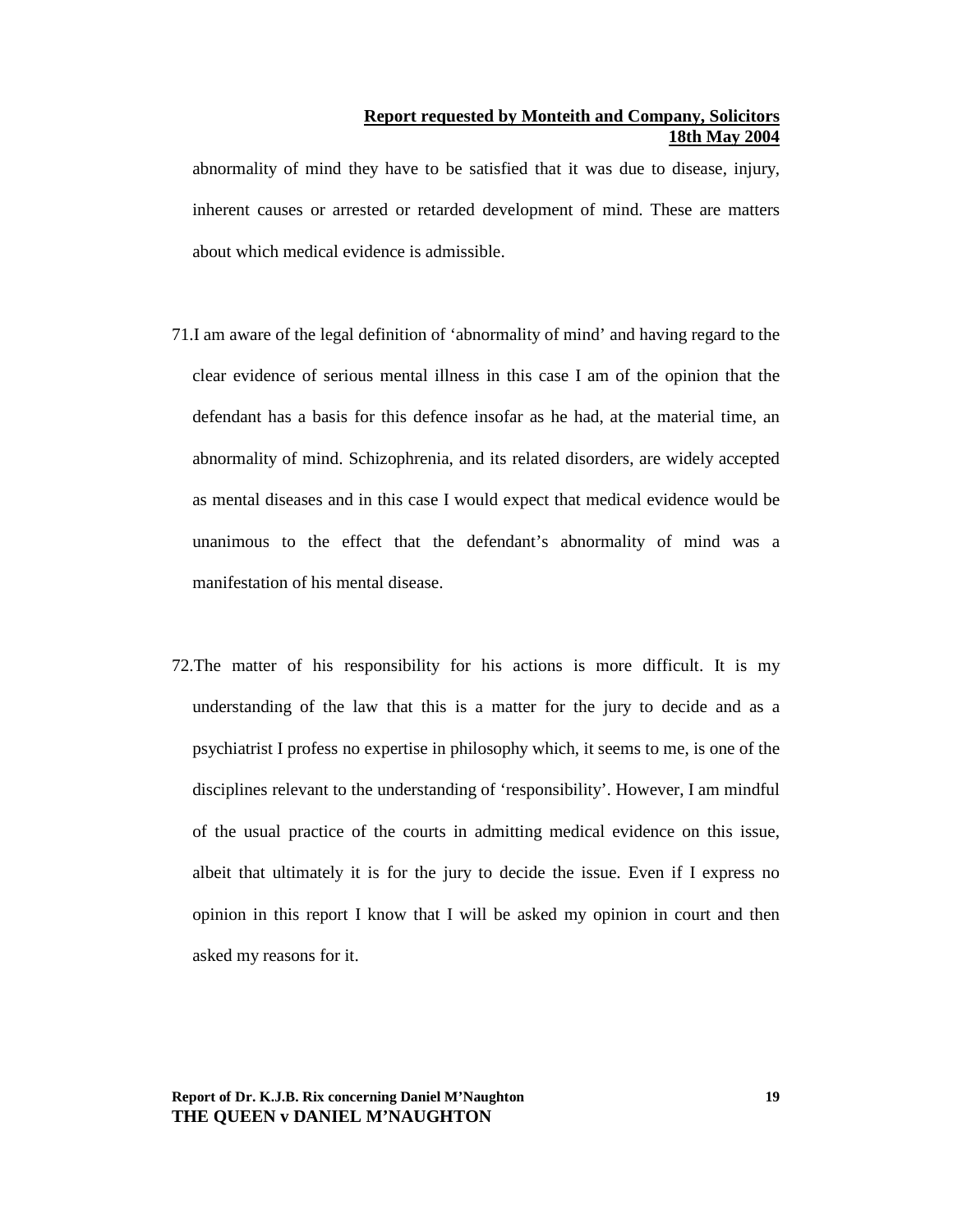- 73.My opinion is that the defendant's mental responsibility was impaired and in my opinion that impairment was substantial. I am mindful that he was, and still is, suffering from a severe mental illness which was not of his own making, he appears to have been in a state of steadily growing fear for his safety, albeit an irrational fear, he had no insight into the fact that he was ill, and for which reason he had not sought medical help, and in his deeply distressed state is likely to have reacted without the judgment and thought which he might have applied if he had been in a normal state of mind. These are some of the factors which I would have thought that the jury would consider when deciding the extent to which the defendant should be held responsible for his actions.
- 74.Therefore, I conclude that there is a medical basis for a defence of 'diminished responsibility'.

#### 75.**Feigned delusions**

76.It seems quite improbable to me that the defendant's delusions should be feigned. They had been present for months indeed years before the alleged offence when there is no sensible reason for the defendant feigning mental illness. The delusions he has reported are typical of those which occur in schizophrenia and related illnesses and, although, it is possible that he might have read sufficient about diseases of the mind in the library to which he had access at the Glasgow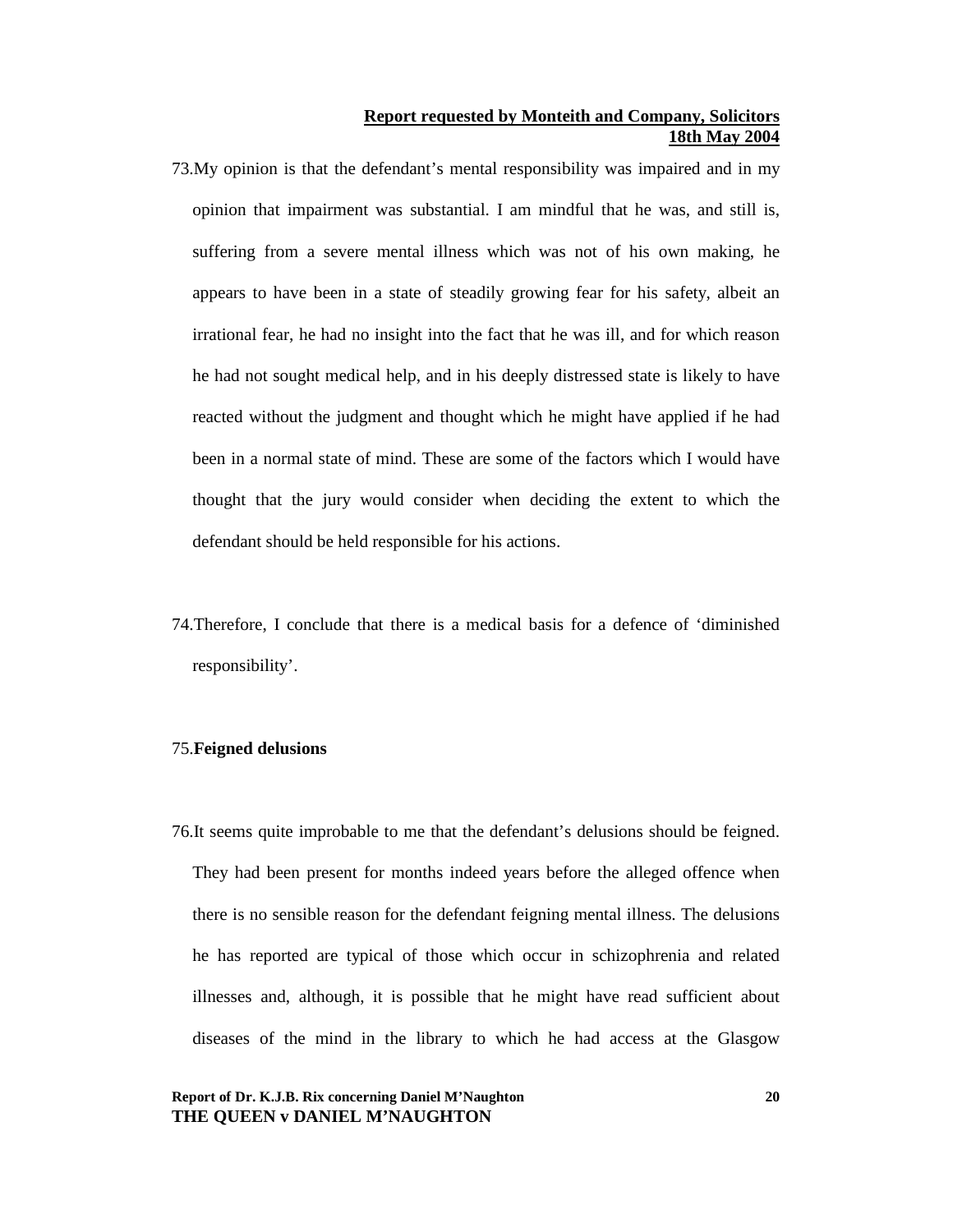Mechanics' Institution, his account has a sophistication which I would not credit to him, having regard to his background, and again there is the question of why he should go to such lengths to present himself as mentally ill. In addition, to seemingly uninterested observers, he has displayed what are probably objective manifestations of schizophrenia and its prodromal decline, specifically social withdrawal, inappropriate affect and thought disorder.

77.I therefore conclude that on balance the defendant is not feigning mental illness. However, I do acknowledge that ultimately the genuineness of the defendant is a matter for the learned judge and jury.

**Keith J.B. Rix, MPhil, MD, FEWI, FRCPsych, Consultant Forensic Psychiatrist.**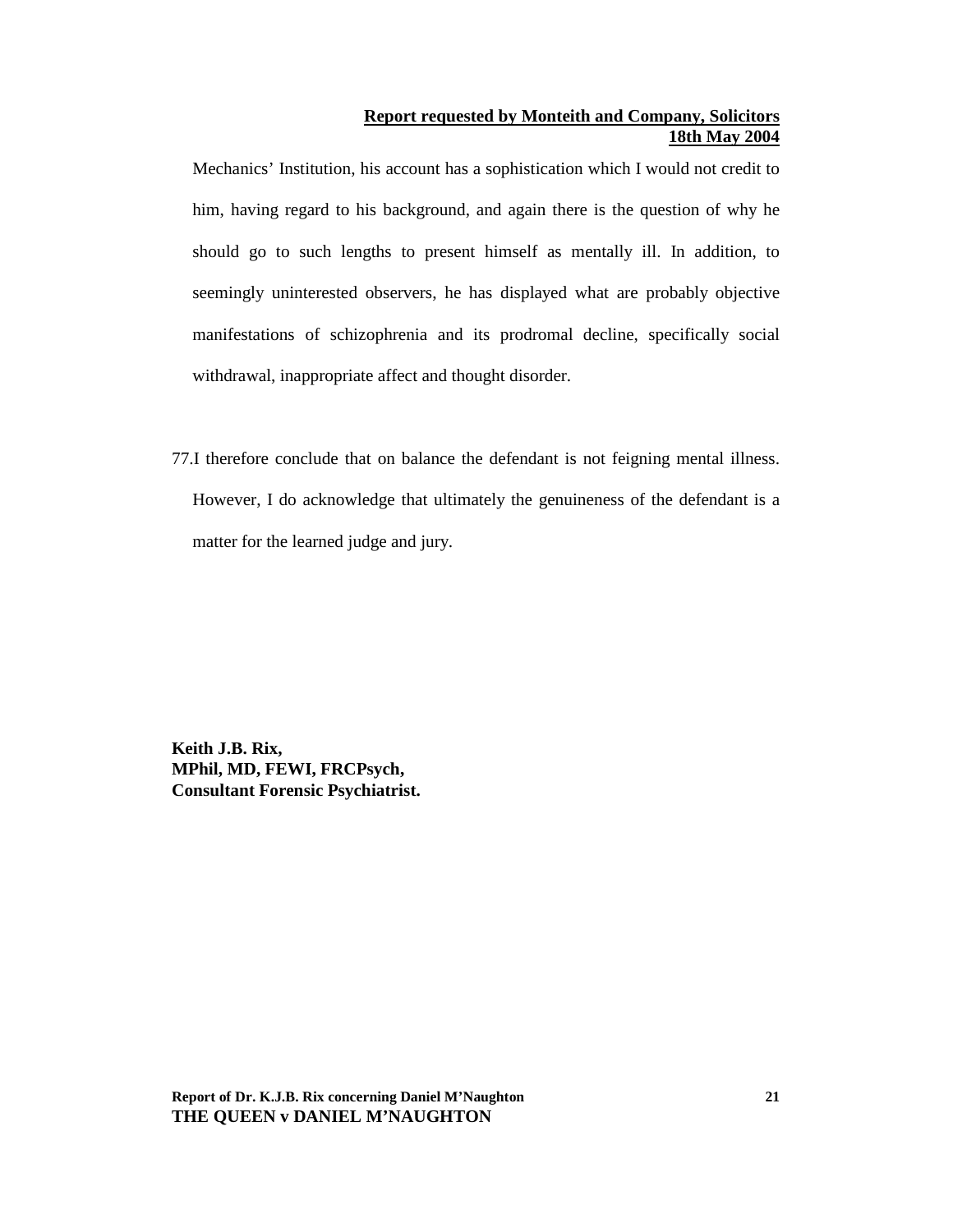# **APPENDIX 1**

# **QUALIFICATIONS AND EXPERIENCE**

## **Qualifications**

I am a medical graduate of Aberdeen University where I obtained a **Bachelor of Medical Biology (Honours)** degree in neurophysiology in 1972 and qualified **Bachelor of Medicine and Bachelor of Surgery** in 1975. I have obtained higher degrees of **Master of Philosophy** (Edinburgh) and **Doctor of Medicine** (Aberdeen) following study and research in psychiatry. I obtained the **Membership of the Royal College of Psychiatrists** in 1979 and was elected to the **Fellowship** in 1991. I became a **Chartered Biologist** and **Member of the Institute of Biology** in 1985. In 1995 I became a **Member of the Academy of Experts**. In 1997 I became a **Member of the Expert Witness Institute** and in 2002 I was one of the first Members elected **Fellow**.

### **Clinical training and experience**

My general professional training in psychiatry was in Edinburgh from 1976 to 1979 and my higher training was as **Lecturer in Psychiatry** at Manchester University from 1979 to 1983. Between 1983 and 1990 I was **Senior Lecturer and Consultant Psychiatrist** at St. James's University Hospital, Leeds, and also since 1983 **Visiting Consultant Psychiatrist** at H.M. Prison, Leeds. From 1990 to 2000 I was **Consultant Psychiatrist** and then **Consultant Forensic Psychiatrist** in Leeds and responsible for the forensic psychiatry service and the Leeds Magistrates' Courts Mental Health Assessment and Diversion Scheme. I am a subscribing **Member of the Association of Forensic Physicians** and a **Member of the British Academy of Forensic Sciences**. I am now an independent **Consultant Forensic Psychiatrist**, have a medicolegal and clinical practice and undertake locum consultant appointments in general, old age and forensic psychiatry.

### **Research and publications**

I am the author of books on alcohol problems and editor of *A Handbook for Trainee Psychiatrists*. My published research includes studies of drunkenness offenders in a Scottish police court, psychiatric disorder in prison, arsonists, court assessment and diversion schemes and psychiatric reactions to CS exposure. My published case reports concern intent, needle phobia, mental disorder in relation to 'out of court' silence, thyroid gland disorder and attempted murder and an appeal against a section 41 restriction order. I am also the author of 'Fit to be interviewed by the police?' and 'Expert evidence and the courts' for the Royal College of Psychiatrists, a paper 'Working with psychiatric problems in probation', and 'Psychiatric reports in criminal proceedings in England and Wales' published in the journal *Hospital Update*.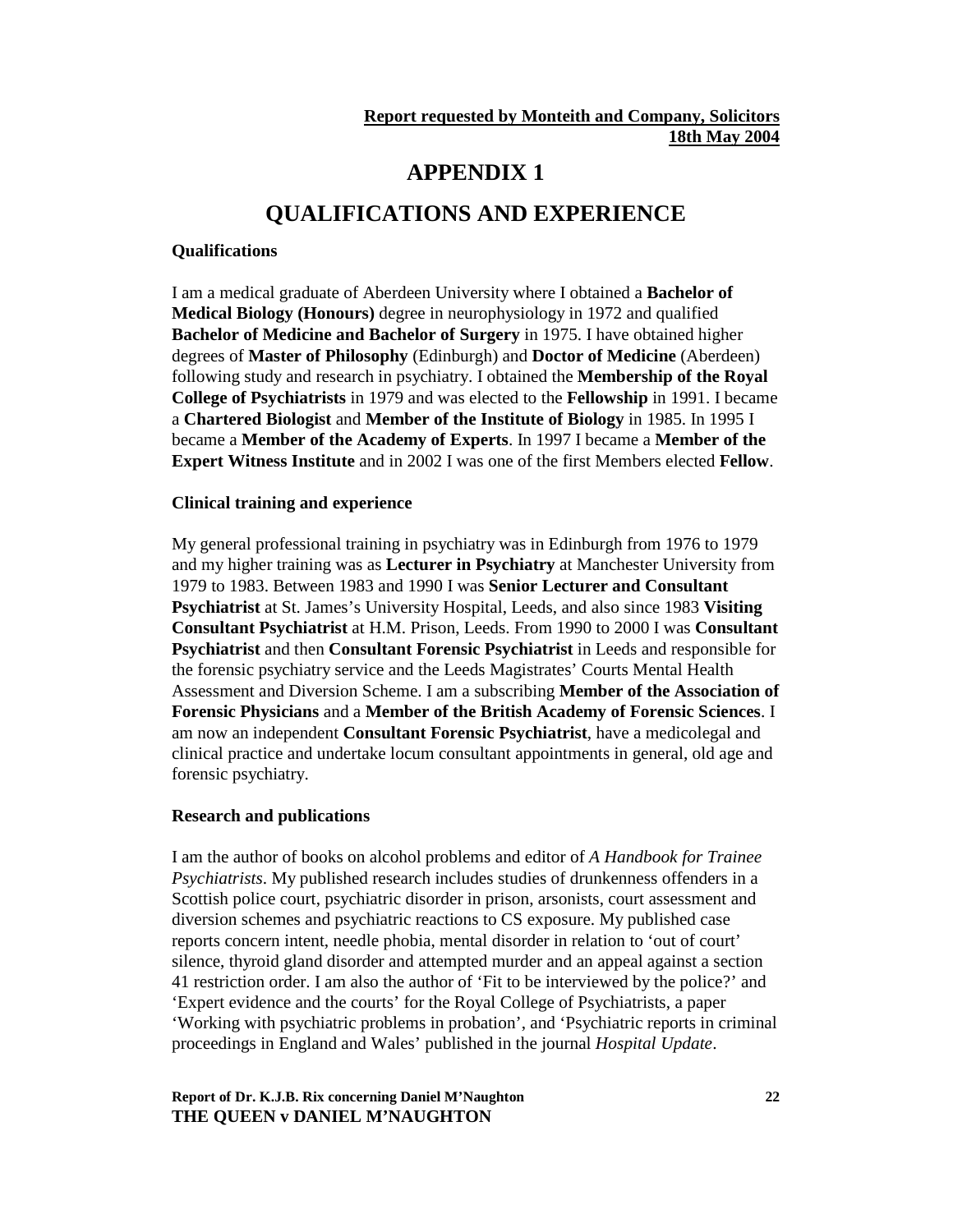# **APPENDIX 2**

# **DOCUMENTS STUDIED**

Indictment

Bow Street Police Court depositions

Prosecution witness statements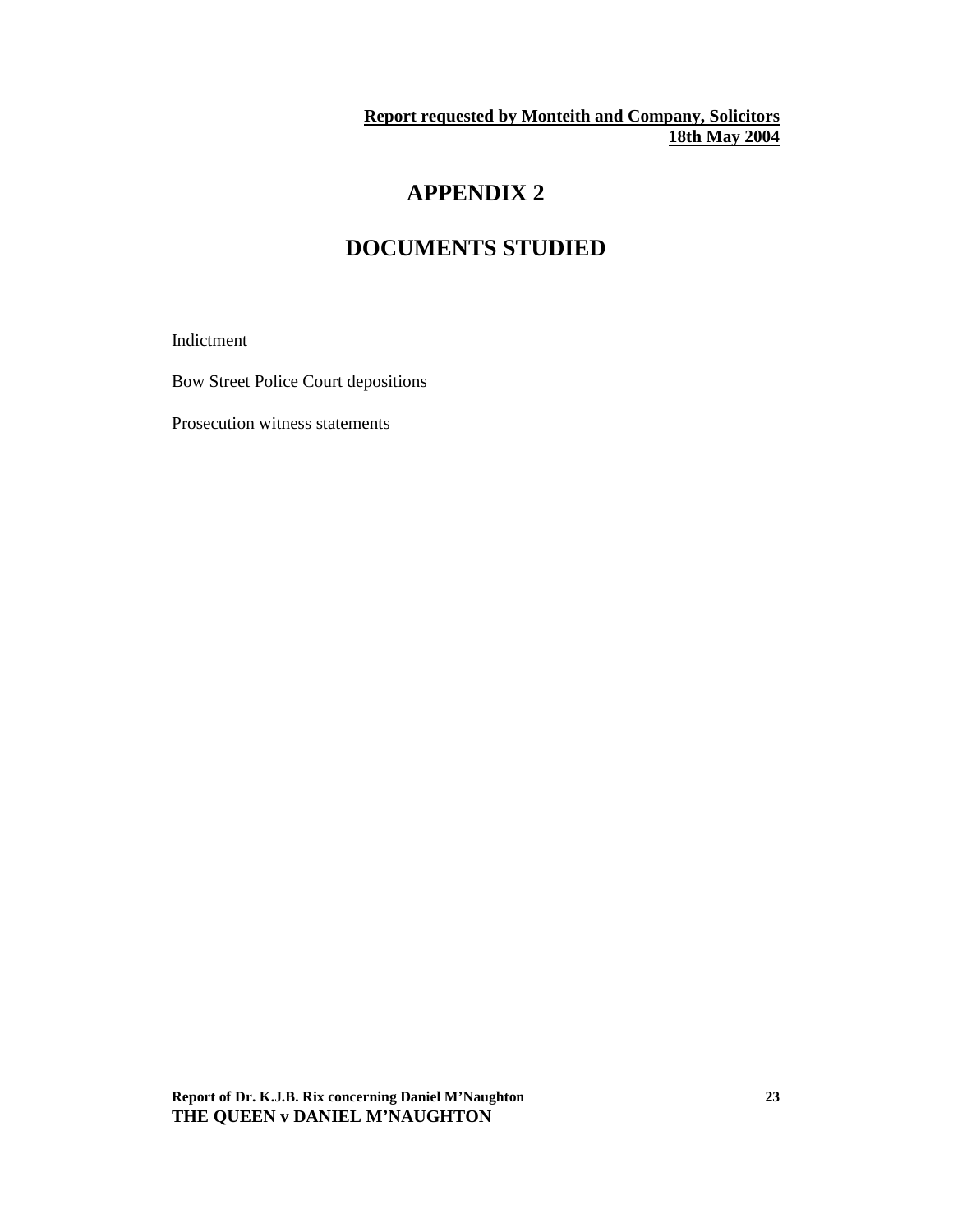# **APPENDIX 3**

# **CHRONOLOGY**

| 1813               | Daniel M'Naughton born                                     |
|--------------------|------------------------------------------------------------|
| 1828               | Apprenticed to father as a wood turner                     |
| 1832               | Completed apprenticeship and started working for father    |
| 1835               | Set up his own business                                    |
| 1840/1841          | Sold his business                                          |
| 1841               | Visited father and expressed concerns about persecution    |
| <b>July 1841</b>   | First visit to London                                      |
| <b>Early 1842</b>  | Expressed concerns to Commissioner of Police, Glasgow      |
| <b>July 1842</b>   | Purchased pistols                                          |
|                    | Returned to London                                         |
| November 1842      | Walked past Sir Robert Peel's house, said "Damn him, sink" |
|                    | him"                                                       |
| 20th January 1843  | <b>Shot Edward Drummond</b>                                |
| 25th January 1843  | Edward Drummond died                                       |
| 18th February 1843 | Examined in Newgate Prison                                 |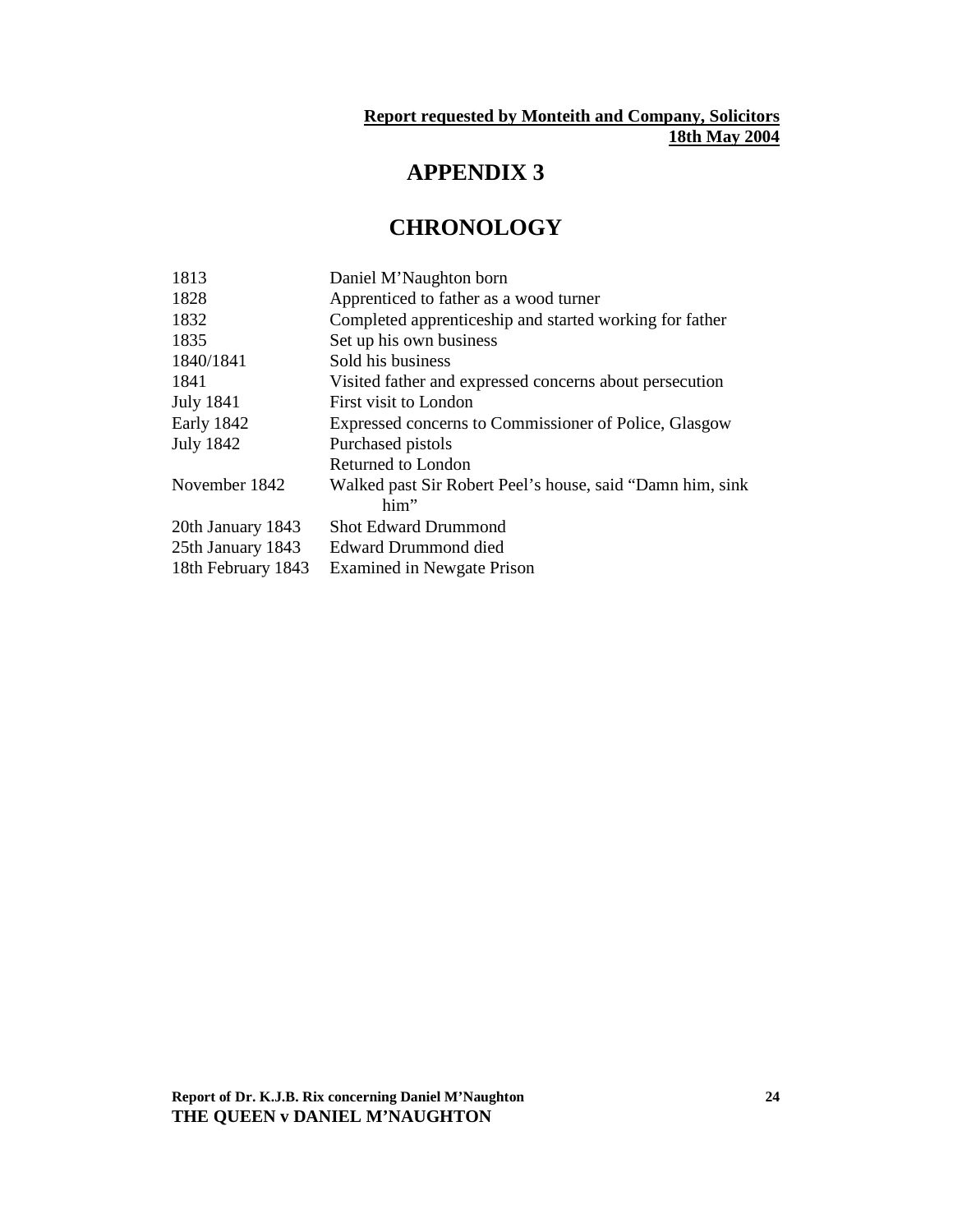# **APPENDIX 4**

# **GLOSSARY**

**affect** - Synonymous with mood, the patient's emotional state. It has a subjective component which takes the form of feelings which each person can describe or recognise in himself (e.g. unhappiness) and an objective component which is the outward manifestation of the feelings (e.g. sad facial expression; dejected posture) (Rix, K.J.B. *A Handbook for Trainee Psychiatrists,* London: Baillière Tindall, 1987).

**delusion -** A delusion is a false belief held with total conviction and inappropriate to the patient's intelligence, social background and subcultural beliefs (Rix, K.J.B. *op. cit.*).

**delusion of reference** - A delusion of reference occurs when a normal perception is interpreted with delusional meaning of usually overwhelming personal significance to the patient, i.e. the normal perception refers to the patient.

**hallucination** - A false perception lacking an adequate basis in external stimuli (Rix, K.J.B. *op. cit.*). Hallucinations can occur in all of the sensory modalities. Auditory hallucinations commonly take the form of 'voices' but sounds of music and machinery can occur. Visual, gustatory (taste), olfactory (smell) and tactile (touch) hallucinations can also occur.

**schizophrenia** - Schizophrenia is a serious mental illness characterised in general by fundamental distortions of thinking and perception and by inappropriate or blunted affect. Thus, typical symptoms include: (a) disorders of the possession of thought, such as the subjective experience of thoughts being withdrawn, inserted or broadcast to others; (b) delusions, for example of being controlled, influence or persecuted or that unconnected events or circumstances relate to the patient; (c) hallucinations, particularly in the form of voices which give a running commentary on the patient's behaviour, refer to the patient in the third person; (d) persistent grandiose delusions including religious delusions, for example, being able to control the weather or being the Virgin Mary; (e) disorders of the form of thought (thought disorder); (f) catatonic behaviour such as excitement, mutism and stupor; (g) negative symptoms in the form of apathy, poverty of speech, blunting of emotional responses. It can occur as a single episode, as a recurrent disorder or as a chronic, progressive disorder without full recovery between episodes. When chronic there is usually a disintegration of the personality with coarsening and loss of identifying personality characteristics.

**thought disorder** - This is a term usually employed in relation to disturbances in the process of thinking as found in **schizophrenia (q.v.)**. Such disorder can take a number of forms and there are a number of approaches to their classification. One of the most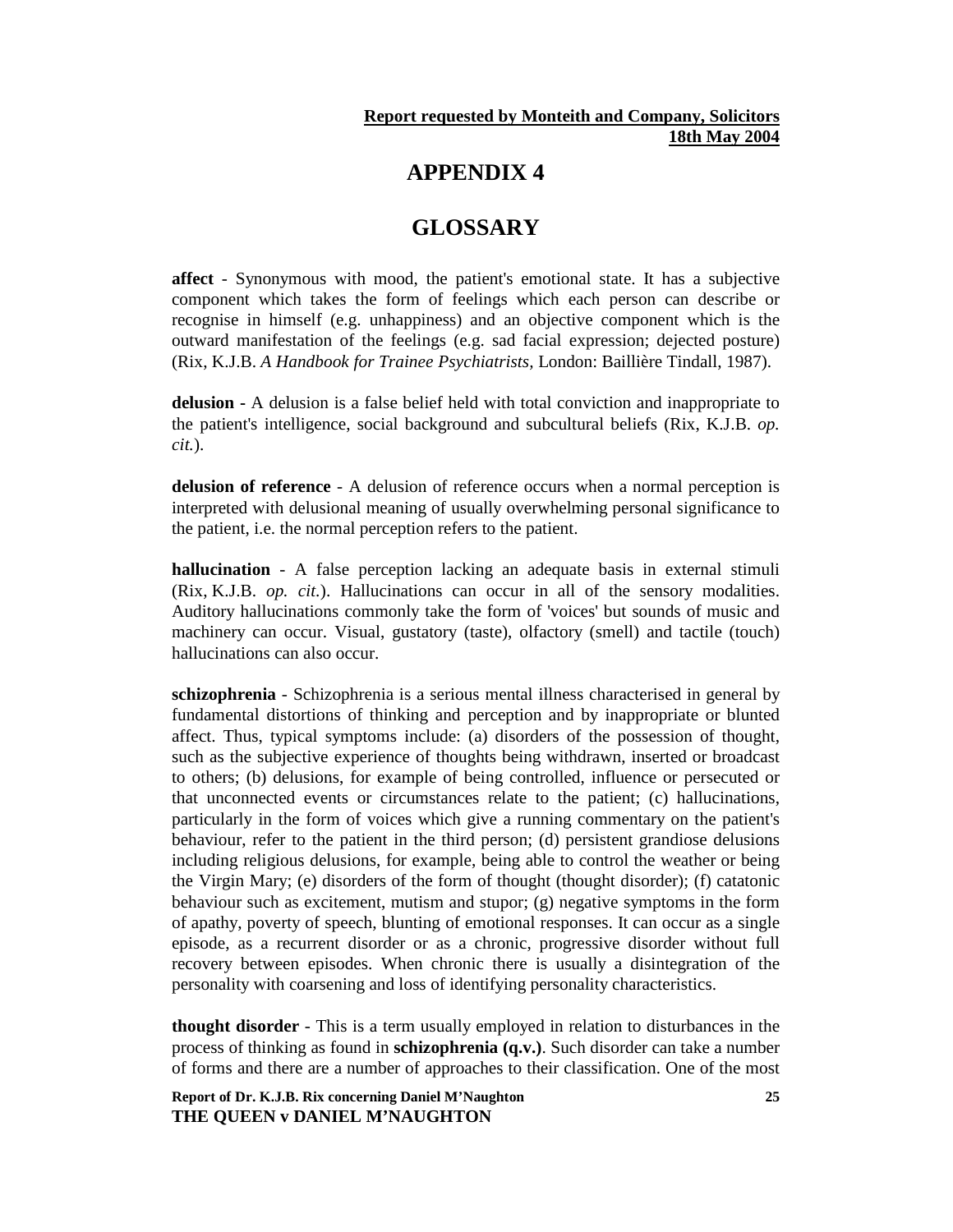widely accepted identifies the following forms of thought disorder: muddling; snapping-off; fusion or literally melting of thoughts; and derailment. Careful observation and analysis of the patient's speech is necessary to classify as well as recognise these forms of thought disorder.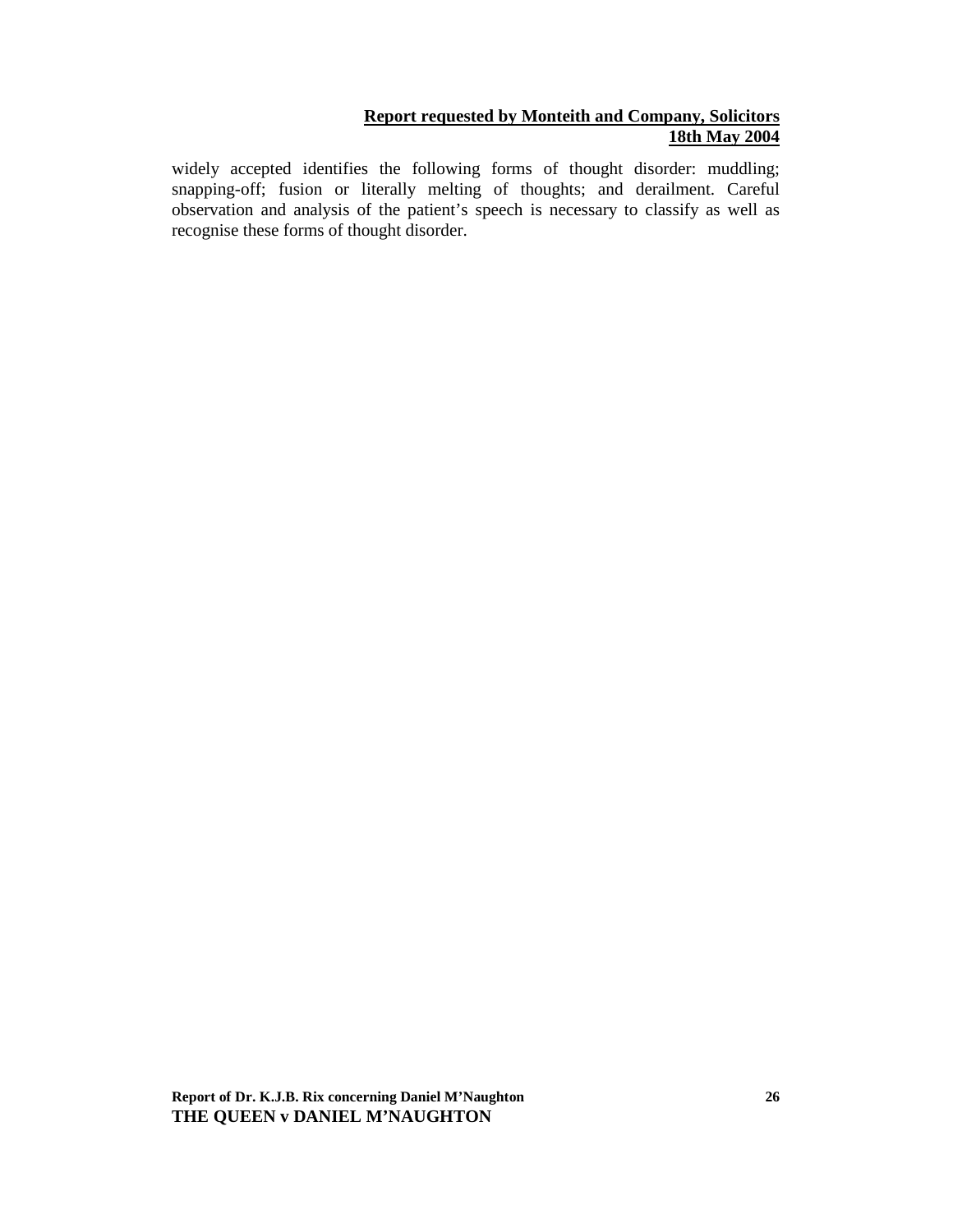# **APPENDIX 5**

# **DECLARATION**

## I, KEITH JOHN BARKCLAY RIX, DECLARE THAT:

- 1. I understand that my primary duty in written reports and giving evidence is to give objective, unbiased opinion on matters within my expertise in order to help the Court to achieve its overriding objective. I understand that this duty overrides any obligation to the person from whom I have received instructions or by whom I am paid. I have complied and will continue to comply with that duty.
- 2. I have no conflict of interest of any kind, other than any which I have disclosed in this report, and I do not consider that any interest which I have disclosed affects my suitability as an expert witness on any issue about which I have expressed an opinion.
- 3. I have set out in my report what I understand from those instructing me to be the questions in respect of which my opinion as an expert is required.
- 4. I have endeavoured in my report and in my opinions to be accurate and to have covered all relevant issues concerning the matters stated which I have been asked to address. Absence of any comment in this report does not indicate that I have no opinion on a matter. I may not have been asked to deal with it. All of the matters on which I have expressed an opinion lie within my field of expertise.
- 5. I have endeavoured to include in my report those matters, of which I have knowledge or of which I have been made aware, that might adversely affect the validity of my opinion.
- 6. Where, in my view, there is a range of reasonable opinion, I have indicated the extent of that range in the report and given reasons for my own opinion.
- 7. I have indicated the sources of all information I have used.
- 8. I have not, without forming an independent view, included or excluded anything which has been suggested to me by others (in particular my instructing lawyers).
- 9. At the time of signing the report I consider that it is complete and accurate. I will notify those instructing me if, for any reason, I subsequently consider that the report requires any correction or qualification or if between the date of this report and the trial there is any change in circumstances which affect my declarations at (2) above.
- 10.I understand that:

(a) my report, subject to any corrections before swearing as to its correctness, will form the evidence to be given under oath;

(b) I may be cross-examined on the report by a cross-examiner assisted by an expert; (c) I am likely to be the subject of public adverse criticism by the judge if the Court concludes that I have not taken reasonable care in trying to meet the standards set out above.

- 11.This report is provided to those instructing me with the sole purpose of assisting the court in this particular case. It may not be used for any other purpose, nor may it be disclosed to any third party, other than the National Probation Service, without my express written authority.
- 12.This report has been prepared in accordance with the Rule 33 of the Criminal Procedure Rules.